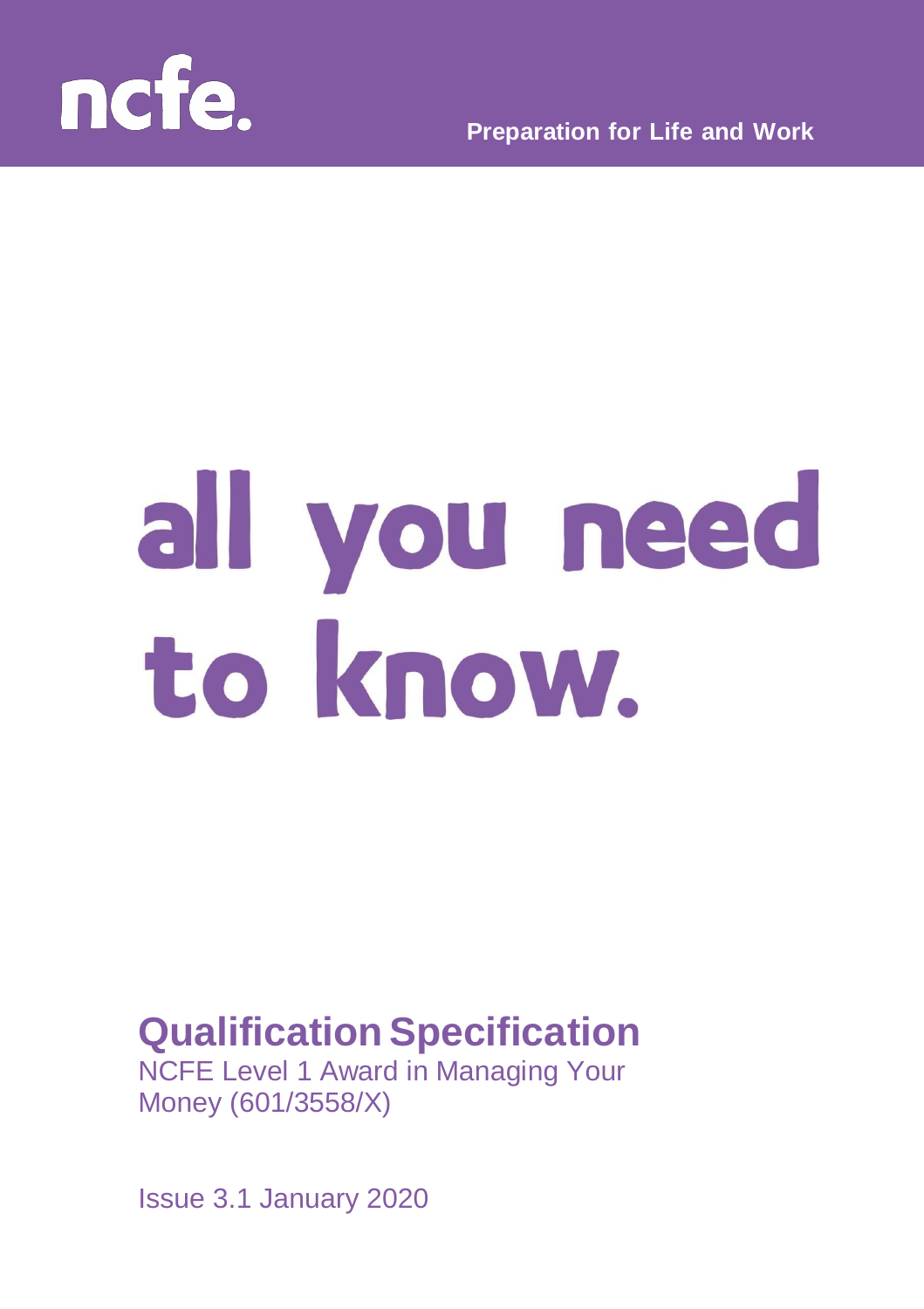# **Contents**

| <b>Section 1</b>              |         |
|-------------------------------|---------|
| <b>Qualification overview</b> | Page 4  |
| <b>Section 2</b>              |         |
| Assessment and moderation     | Page 14 |
| <b>Section 3</b>              |         |
| Structure and content         | Page 17 |
| <b>Section 4</b>              |         |
| <b>Explanation of terms</b>   | Page 26 |
| <b>Section 5</b>              |         |
| General information           | Page 28 |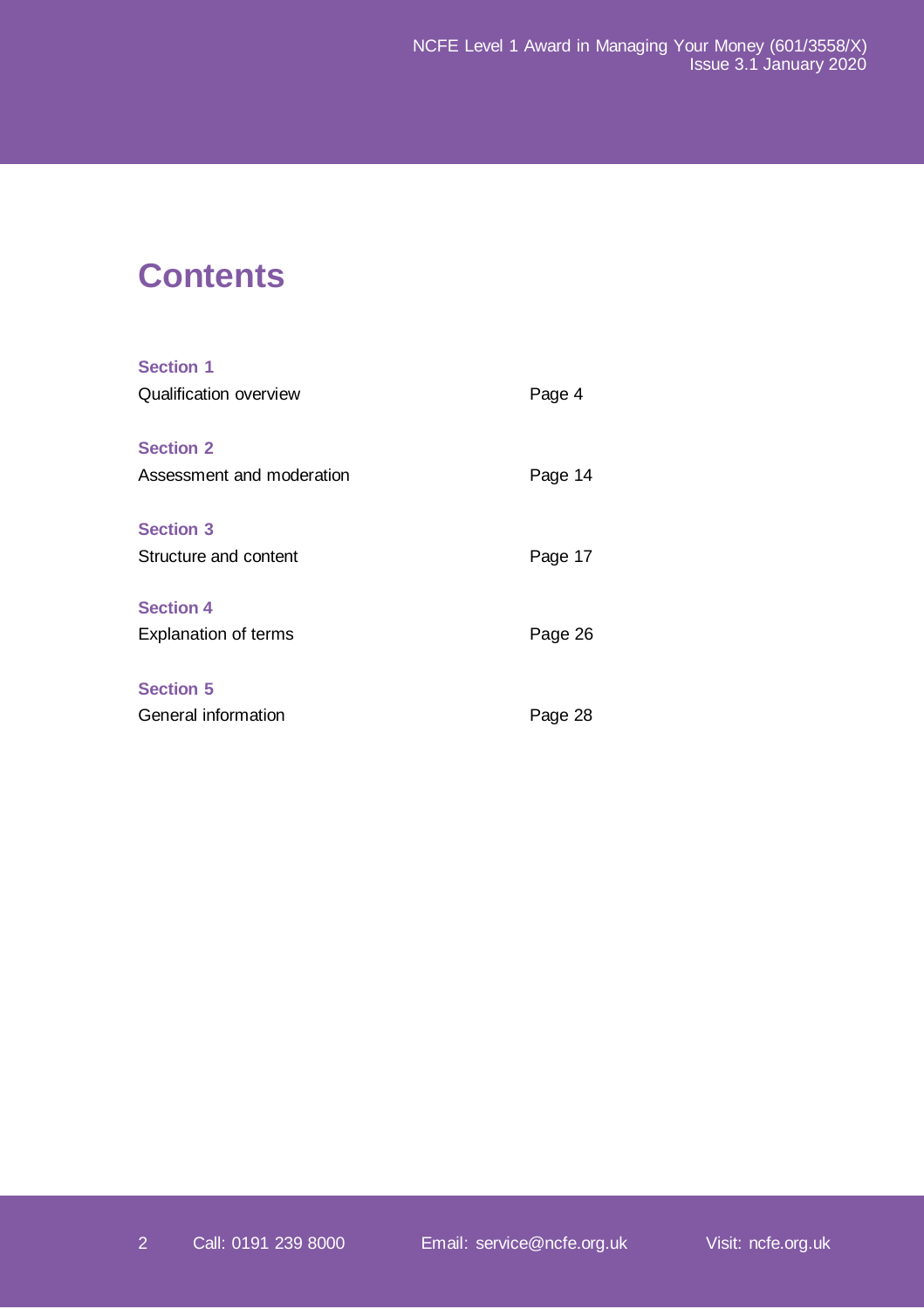# **Summary of changes**

**This section summarises the changes to this qualification specification since the last version (Issue 3 October 2018). Please check the qualification page on our website for the most recent version.** 

• Information regarding the [wellbeing and safeguarding](#page-10-0) of learners added to Section 1 (page 11).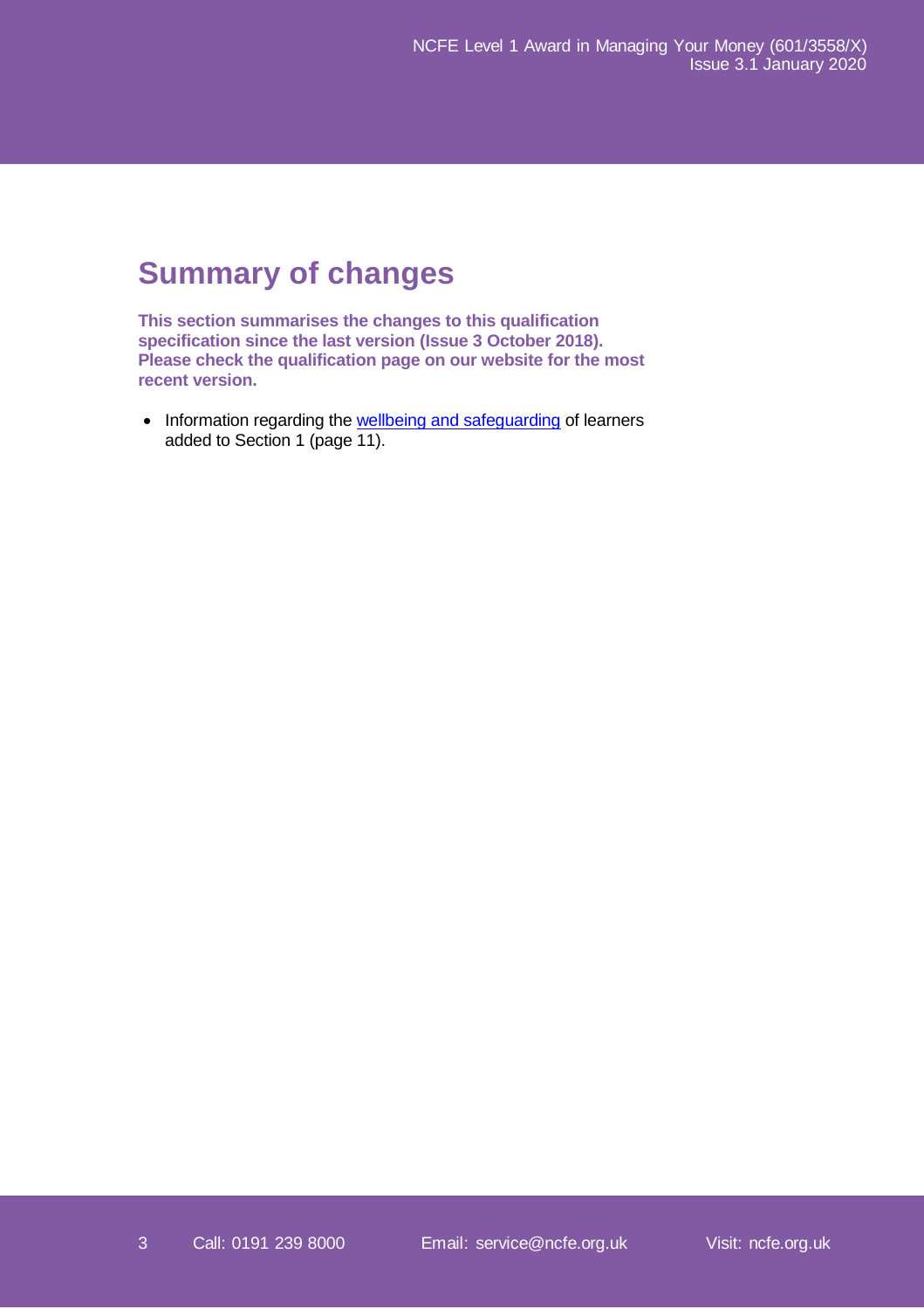# **Section** 1

# **Qualification overview**

4 Call: 0191 239 8000 Email: [service@ncfe.org.uk](mailto:service@ncfe.org.uk) Visit: ncfe.org.uk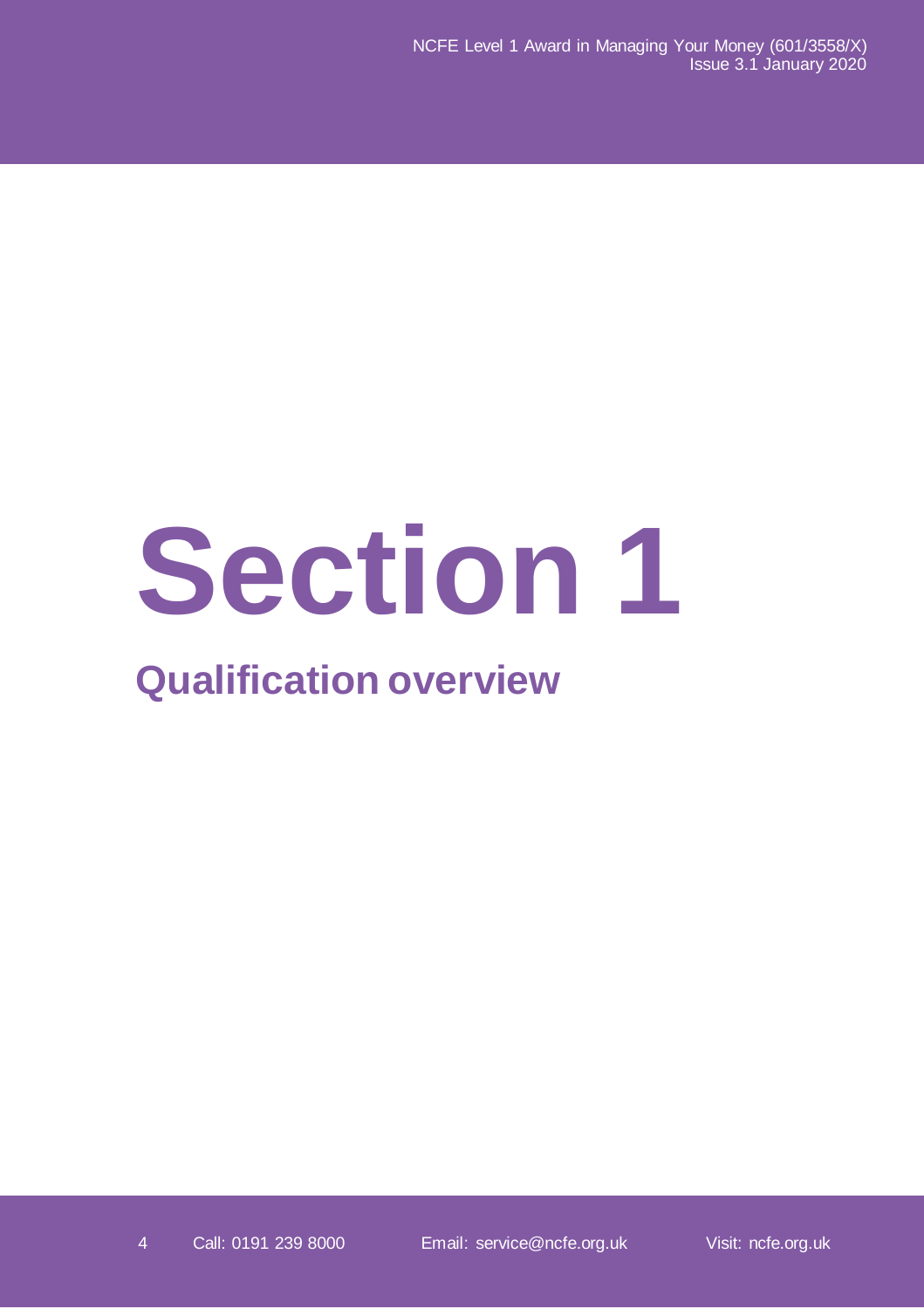# Section 1 **Qualification overview**

# **Introduction**

We want to make your experience of working with NCFE as pleasant and easy as possible. This qualification specification contains everything you need to know about this qualification and should be used by everyone involved in the planning, delivery and assessment of the Level 1 Award in Managing Your Money.

All information contained in this specification is correct at the time of publishing.

To ensure that you are using the most up-to-date version of this qualification specification please check the issue date in the page headers against that of the qualification specification on our dedicated qualifications website [www.qualhub.co.uk.](http://www.qualhub.co.uk./)

If you advertise this qualification using a different or shortened name you must ensure that learners are aware that their final certificate will state the regulated qualification title of NCFE Level 1 Award in Managing Your Money.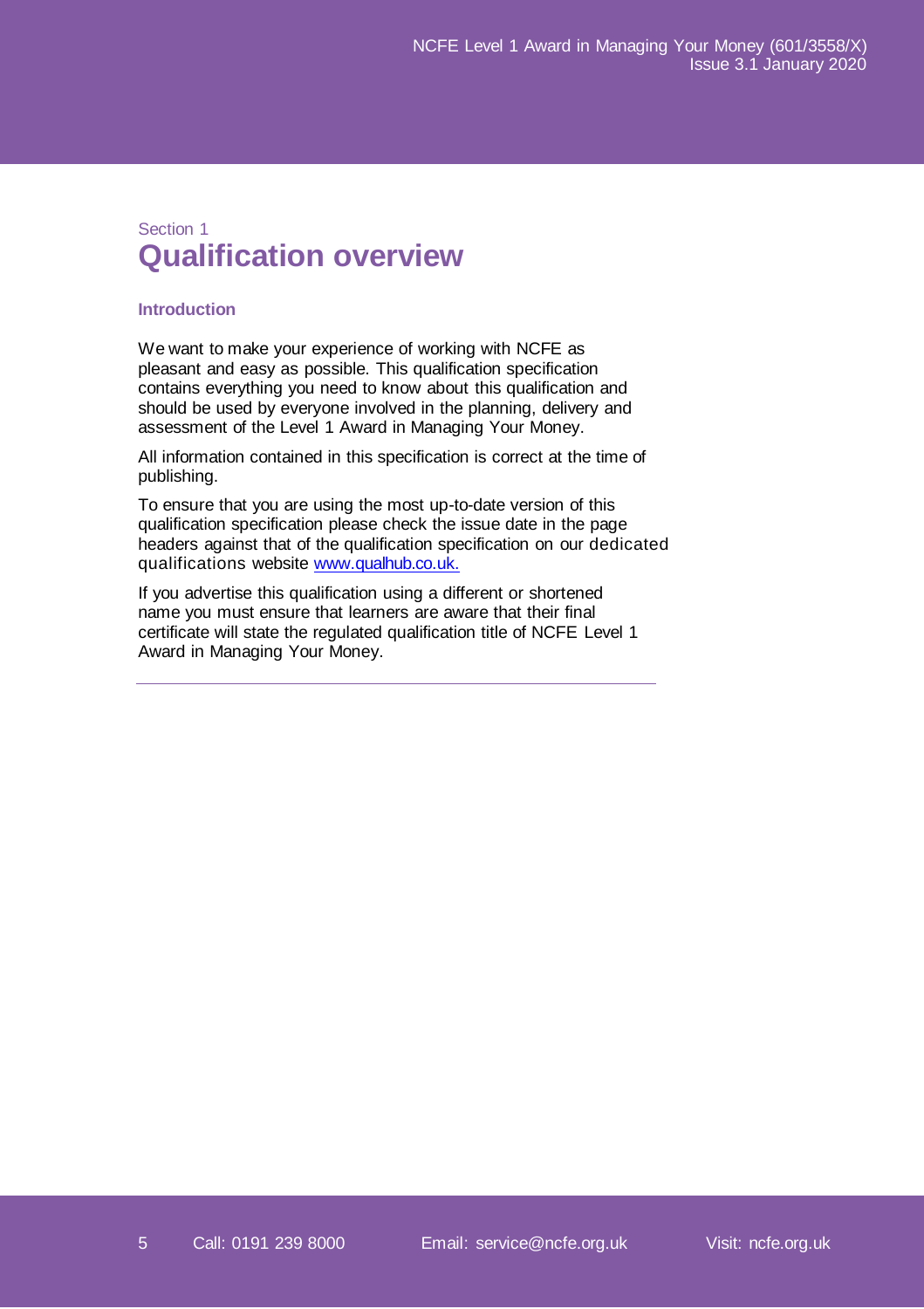## **About this qualification**

This is a regulated qualification. The regulated number for this qualification is 601/3558/X.

This qualification has been designed to help learners understand and make the most of their personal finances.

This qualification may be eligible for funding. For further guidance on funding, please contact your local funding provider.

This qualification is part of Foundation Learning. For more information please visit our dedicated qualifications website www.qualhub.co.uk

### **Things you need to know**

- Qualification number (QN): 601/3558/X
- Aim reference: 6013558X
- Total Qualification Time (TQT): 60
- Guided learning hours (GLH): 48
- Credit value: 6
- Level: 1
- Assessment requirements: internally assessed and externally moderated portfolio of evidence

# **Total Qualification Time (TQT)**

Total Qualification Time is the number of notional hours which represents an estimate of the total amount of time that could reasonably be expected to be required in order for a learner to achieve and demonstrate the achievement of the level of attainment necessary for the award of a qualification.

Total Qualification Time comprises:

- the Guided Learning Hours for the qualification
- an estimate of the number of hours a learner will reasonably be likely to spend in preparation, study or any other form of participation in education or training, including assessment, which takes place as directed by – but not under the immediate guidance or supervision of – a lecturer, supervisor, Tutor or other appropriate provider of education or training.

## **Credit**

The credit value is equal to the Total Qualification Time divided by ten, rounded to the nearest whole number.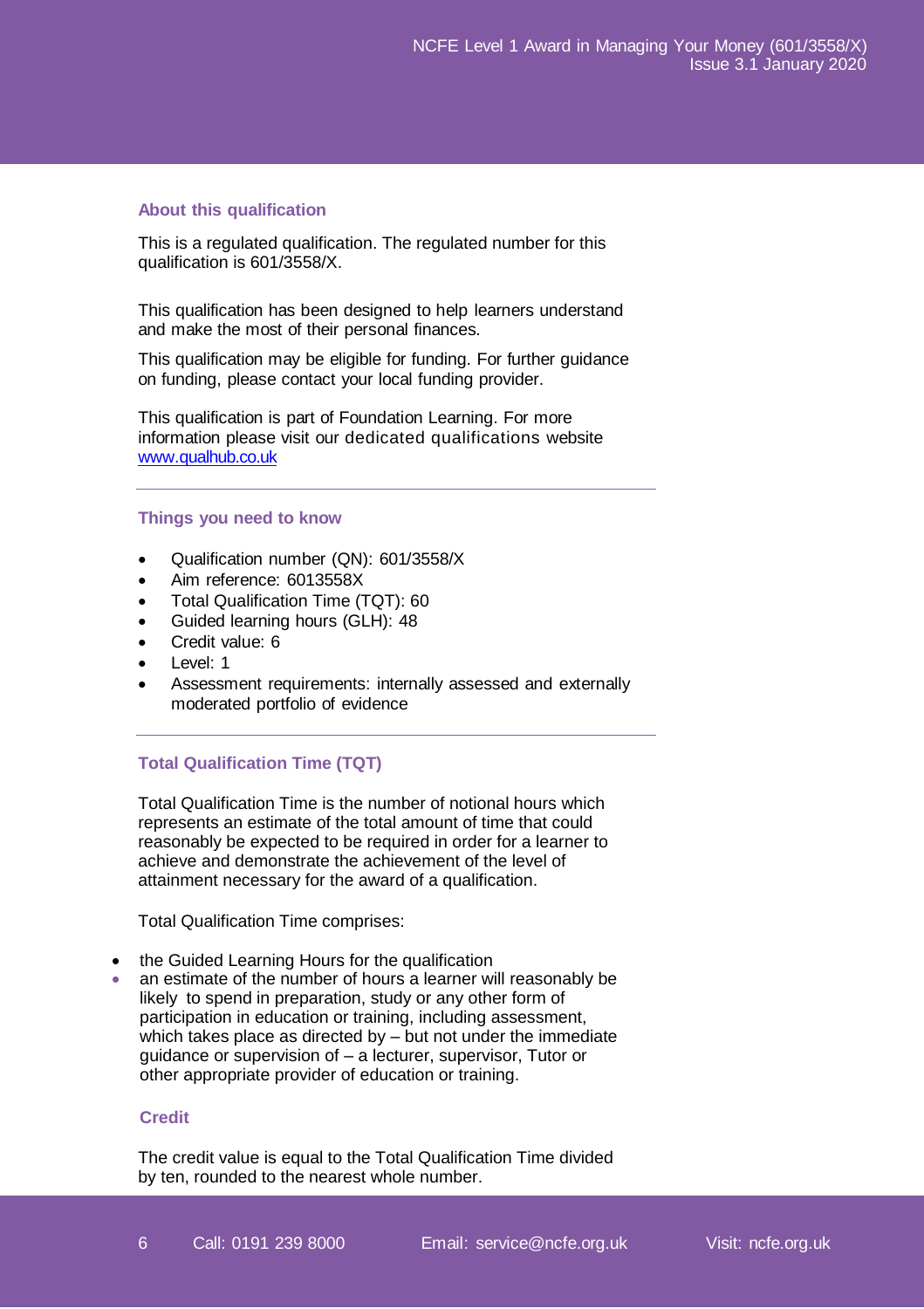# **Aims and objectives of this qualification**

This qualification aims to:

- develop the learner's awareness of financial products and services such as savings accounts and loans
- increase the learner's knowledge of saving and borrowing money.

The objectives of this qualification are to help learners to:

- make informed decisions when choosing financial products and services
- understand the risks to personal finances
- compare goods, products and services.

# **Entry guidance**

This qualification is designed for both young and adult learners wishing to gain a better understanding of personal finance and the products and services which can positively and negatively affect it.

There are no specific recommended prior learning requirements for this qualification. However, learners may find it helpful if they've already achieved an Entry Level 3 qualification.

This qualification is suitable for learners aged pre-16 and above.

Centres are responsible for ensuring that this qualification is appropriate for the age and ability of learners. They need to make sure that learners can fulfil the requirements of the assessment criteria and comply with the relevant literacy, numeracy, and health and safety aspects of this qualification. Learners registered on this qualification shouldn't undertake another qualification at the same level with the same or a similar title, as duplication of learning may affect funding eligibility.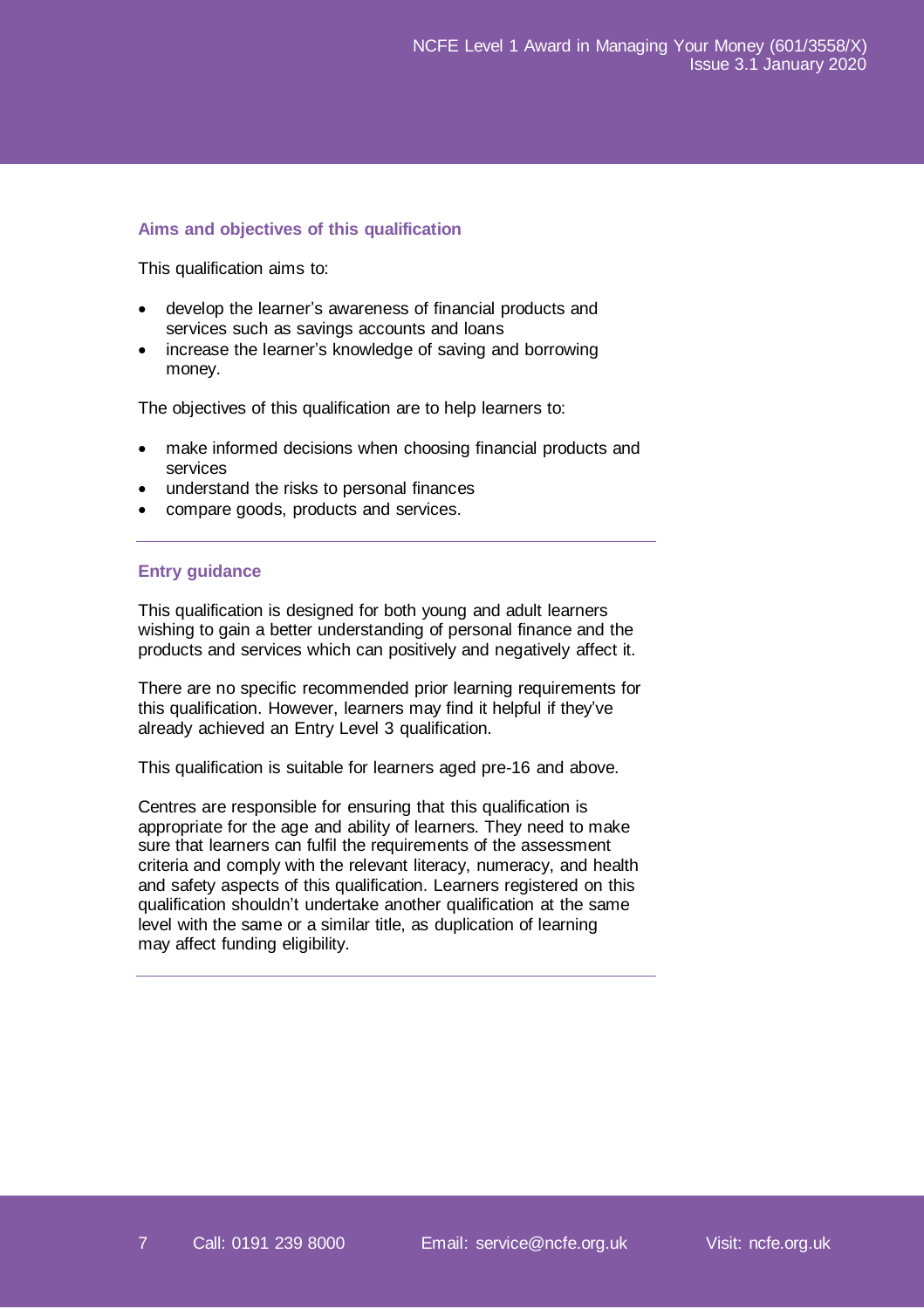# **Achieving this qualification**

To be awarded the Level 1 Award in Managing Your Money, learners are required to successfully complete **both** mandatory units, achieving a total of **6** credits.

# **Mandatory units**

- Unit 01 Understand personal finance (3 credits)
- Unit 02 Making the most of personal finances (3 credits)

The learning outcomes and assessment criteria for each unit are provided in Section 3 (page 16).

To achieve the Level 1 Award in Managing Your Money, learners must successfully demonstrate their achievement of all learning outcomes and assessment criteria of the units as detailed in this qualification specification. Grades are not awarded.

Learners who aren't successful can resubmit work within the registration period; however, a charge may apply. A Credit Certificate can be requested for learners who don't achieve their full qualification but who have achieved at least one whole unit.

# **Progression opportunities**

Learners who achieve this qualification could progress to:

- Levels 1 and 2 Employability Skills
- Levels 1 and 2 Enterprise Skills
- Functional Skills qualification in Mathematics at Level 2

It may also be useful to learners studying qualifications in the following sectors:

- Business Administration
- Customer Service.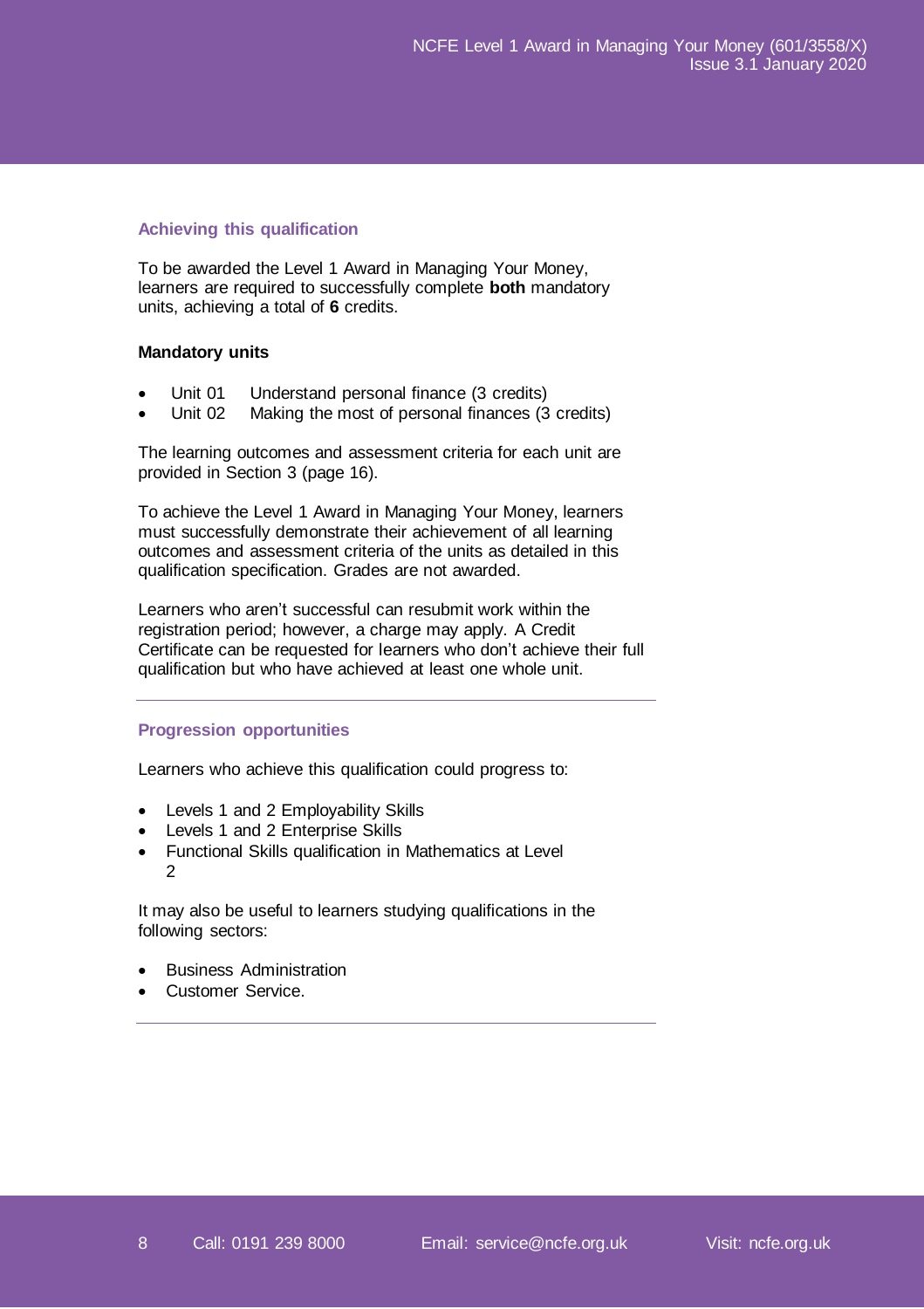# **Credit transfer**

Where a learner has already achieved a unit with credit, NCFE will recognise that prior learning and will allow the credit to be transferred onto a new qualification, provided that the units have the same Ofqual reference number.

# **Exemption**

Exemption allows learners to use evidence of certificated, achievement deemed to be of equivalent value against the requirements of a qualification. However, there are no exemptions currently identified for this qualification.

# **Equivalent units**

Some units have equivalent units identified against them. If a learner has achieved these units previously, they can use them towards achievement of this qualification. However, this qualification has no equivalent units identified.

# **Recognition of Prior Learning (RPL)**

Centres may recognise prior learning at their discretion if they are satisfied that the evidence provided meets the requirements of a qualification. Where RPL is to be used extensively (for a whole unit or more), advice must be given by a qualified RPL Advisor.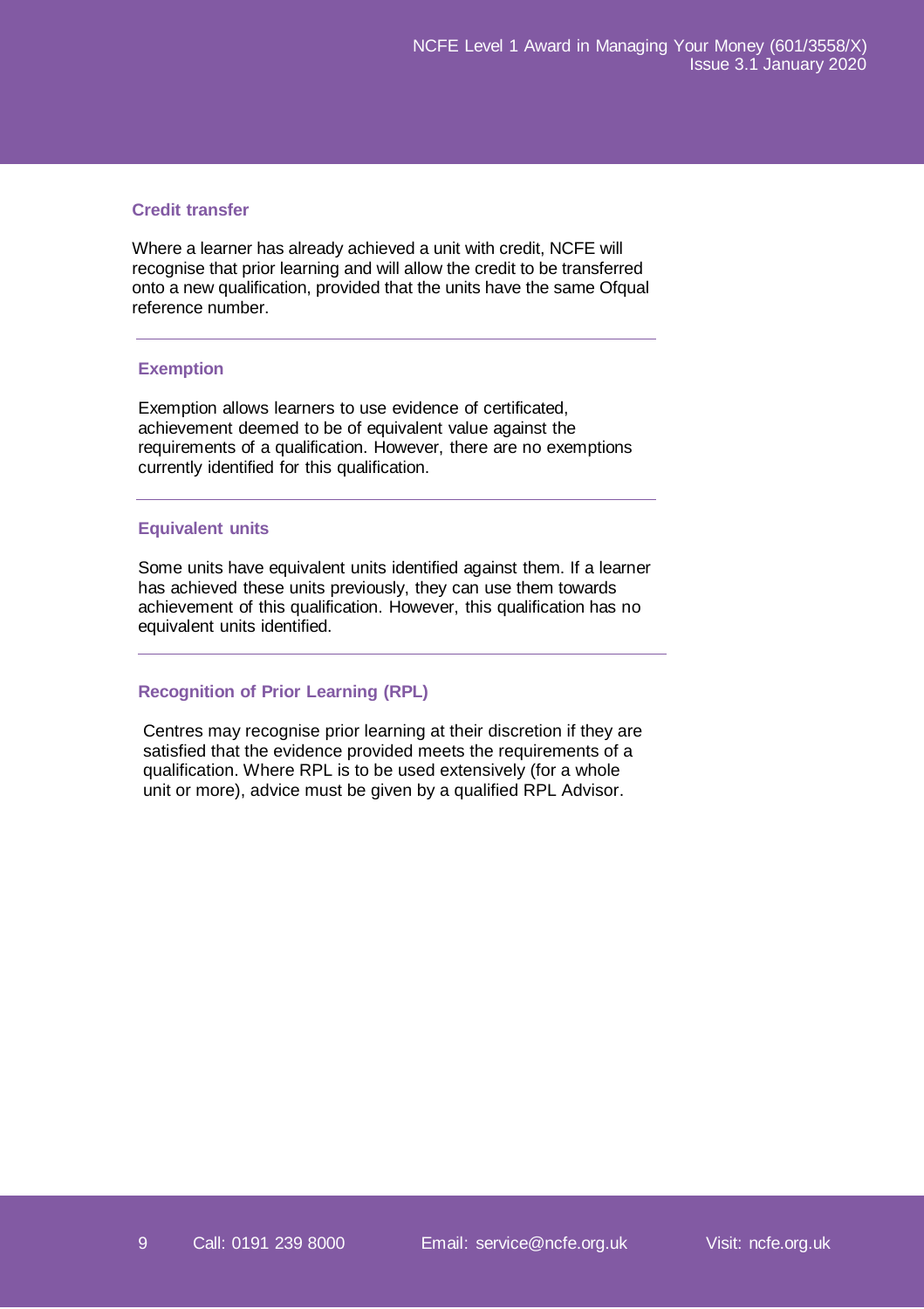# **Qualification dates**

Regulated qualifications have operational end dates and certification end dates.

We review qualifications regularly, working with sector representatives, vocational experts and stakeholders to make any changes necessary to meet sector needs and to reflect recent developments.

If a decision is made to withdraw a qualification, we will set an operational end date and provide reasonable notice to our centres. We will also take all reasonable steps to protect the interest of learners.

An operational end date will only show on the Ofqual Register of Regulated Qualifications [register.ofqual.gov.uk](https://register.ofqual.gov.uk/) and on our website if a decision has been made to withdraw a qualification. After this date we can no longer accept learner registrations. However, certification is allowed until the certification end date so that learners have time to complete any programmes of study. The certification end date will only show on the Ofqual Register once an operational end date has been set. After this date we can no longer process certification claims.

# **Staffing requirements**

Centres delivering any of NCFE's qualifications must:

- have a sufficient number of appropriately qualified/experienced Assessors to assess the volume of learners they intend to register
- have a sufficient number of appropriately qualified/experienced Internal Quality Assurers to internally quality assure the anticipated number of Assessors and learners
- ensure that all staff involved in assessment and internal quality assurance are provided with appropriate training and undertake meaningful and relevant continuing professional development
- implement effective internal quality assurance systems and processes to ensure all assessment decisions are reliable, valid, authentic, sufficient and current. This should include standardisation to ensure consistency of assessment
- provide all staff involved in the assessment process with sufficient time and resources to carry out their roles effectively.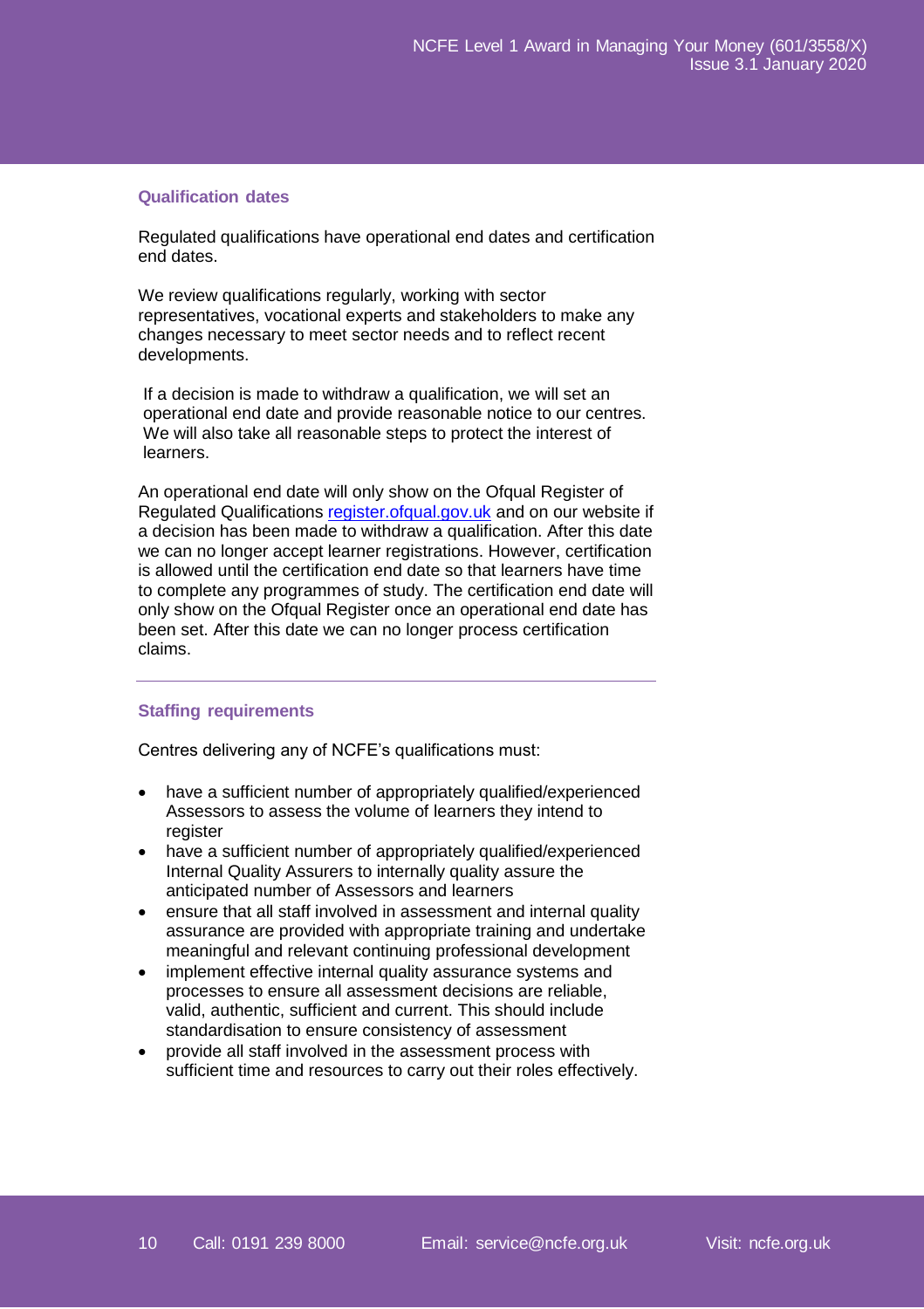# **Assessors and Internal Quality Assurance**

Staff involved in the Assessment and Internal Quality Assurance of this qualification must be able to demonstrate that they have (or are working towards) the relevant occupational knowledge and/or occupational competence, at the same level or higher as the units being assessed and internally quality assured. This may be gained through experience and/or qualifications.

## <span id="page-10-0"></span>**Resource requirements**

There are no specific resource requirements for this qualification.

The resources and materials used in the delivery of this qualification must be age-appropriate and due consideration should be given to the wellbeing and safeguarding of learners in line with your institute's safeguarding policy when developing or selecting delivery materials.

## **Support for learners**

### **Learner's Evidence Tracking Log (LETL)**

This document can help learners keep track of their work. We provide a blank LETL template which can be downloaded free of charge from our dedicated qualifications page websit[ewww.qualhub.co.uk.](http://www.qualhub.co.uk./) You don't have to use the LETL template – you can devise your own evidence-tracking document instead.

Any documents you produce should allow learners to track their achievement against each required learning outcome and assessment criterion and include:

- information on the content, availability and location of NCFE's procedures and policies
- advice on support mechanisms for learners who are experiencing difficulties with their studies
- a mechanism for Assessors and Internal Moderators to authenticate evidence and achievement for each unit.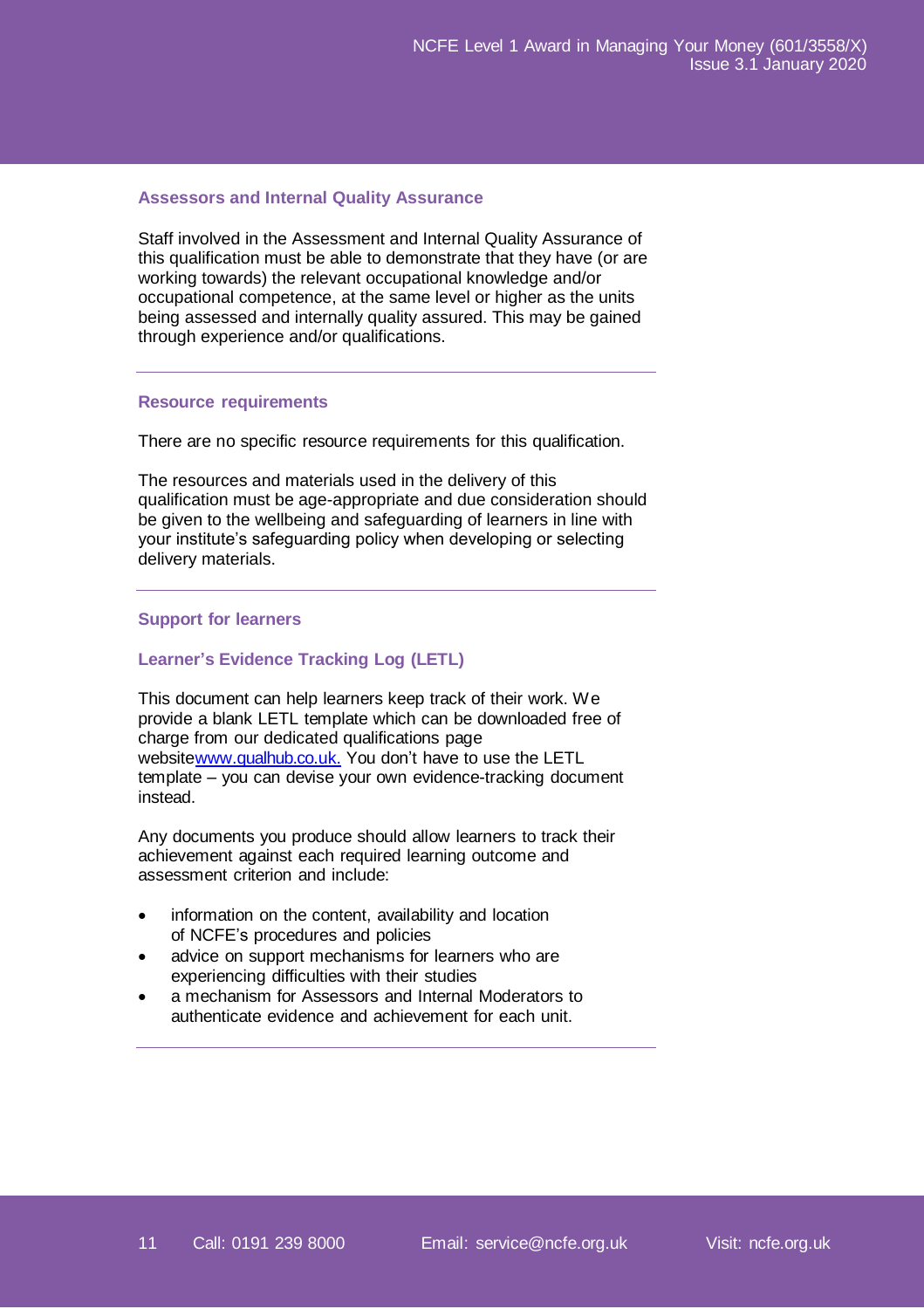## **Support for centres**

There are a number of support documents available that you might find useful for delivery. These are available to download from our dedicated qualifications website [www.qualhub.co.uk](http://www.qualhub.co.uk/)

# **Qualification Support Packs**

NCFE offers free Qualification Support Packs (QSPs) for many of our qualifications.

QSPs are a free resource that Tutors can use when planning and delivering an NCFE qualification. Within a QSP, Tutors will find a Scheme of Work, PowerPoint presentation and a wide range of tasks and worksheets to help learners consolidate their knowledge.

QSPs are not intended to provide full coverage of learning outcomes and assessment criteria, but the content is mapped to the qualification to ensure it is relevant and useful. If you would like to learn more, or to see which qualifications have QSPs, then please visit our dedicated qualifications website [www.qualhub.co.uk](http://www.qualhub.co.uk/)

This qualification does not yet have a QSP.

### **Centre Support Guide**

This explains everything you need to know, from how to apply to become an NCFE-approved centre to registering your learners and claiming their certificates, and everything in between. Centres must seek approval to offer a qualification. Only learners from approved centres can be certificated.

# **Reasonable Adjustments and Special [Considerations](http://www.ncfe.org.uk/download/web/documents/Reasonable-Adjustments-Policy.pdf) Policy**

This policy is aimed at customers - including learners - who use our products and services and who submit requests for reasonable adjustments and special considerations. The policy can be found on our dedicated qualifications website [www.qualhub.co.uk](http://www.qualhub.co.uk/)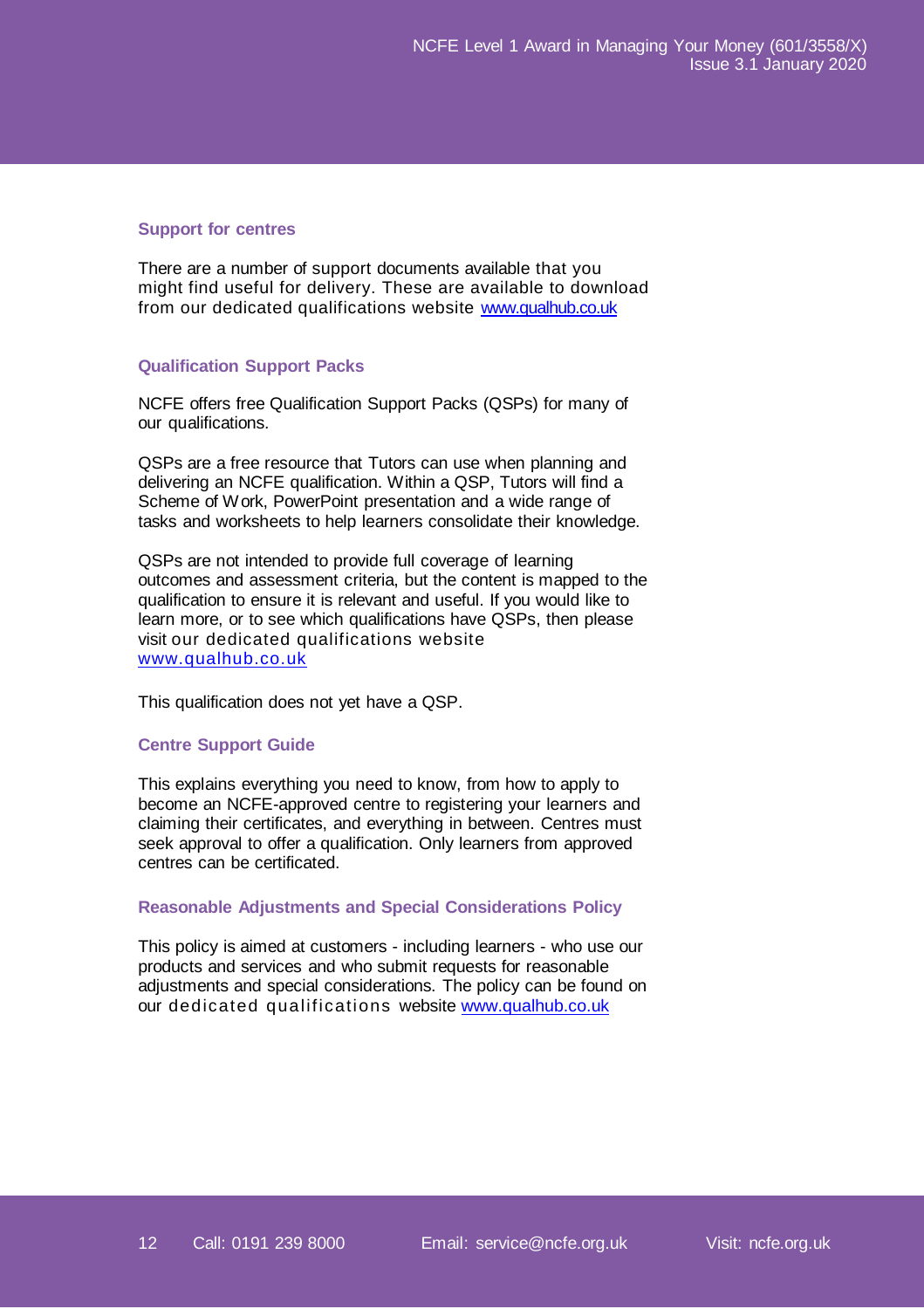# **Subject maps**

Our suite of subject maps showcase the qualifications we have available within each specialist sector and how they connect to each other. They demonstrate how you can plot routes for your learners at different levels from entry level right through to higher education or the workforce, with supporting qualifications along the way.

# **Fees and Pricing**

This document is published in the spring for the forthcoming academic year.

# **Useful websites**

Centres may find the following websites helpful for materials and resources to assist with the delivery of qualifications:

- [www.moneyadviceservice.org.uk](http://www.moneyadviceservice.org.uk/)
- [www.pfeg.org](http://www.pfeg.org/)
- [www.gov.uk/browse/tax](http://www.gov.uk/browse/tax)

# **Training and support**

We can provide training sessions for Assessors and Internal Moderators. Bespoke subject-specific training is also available. For further information please contact our Quality Assurance team on 0191 239 8000.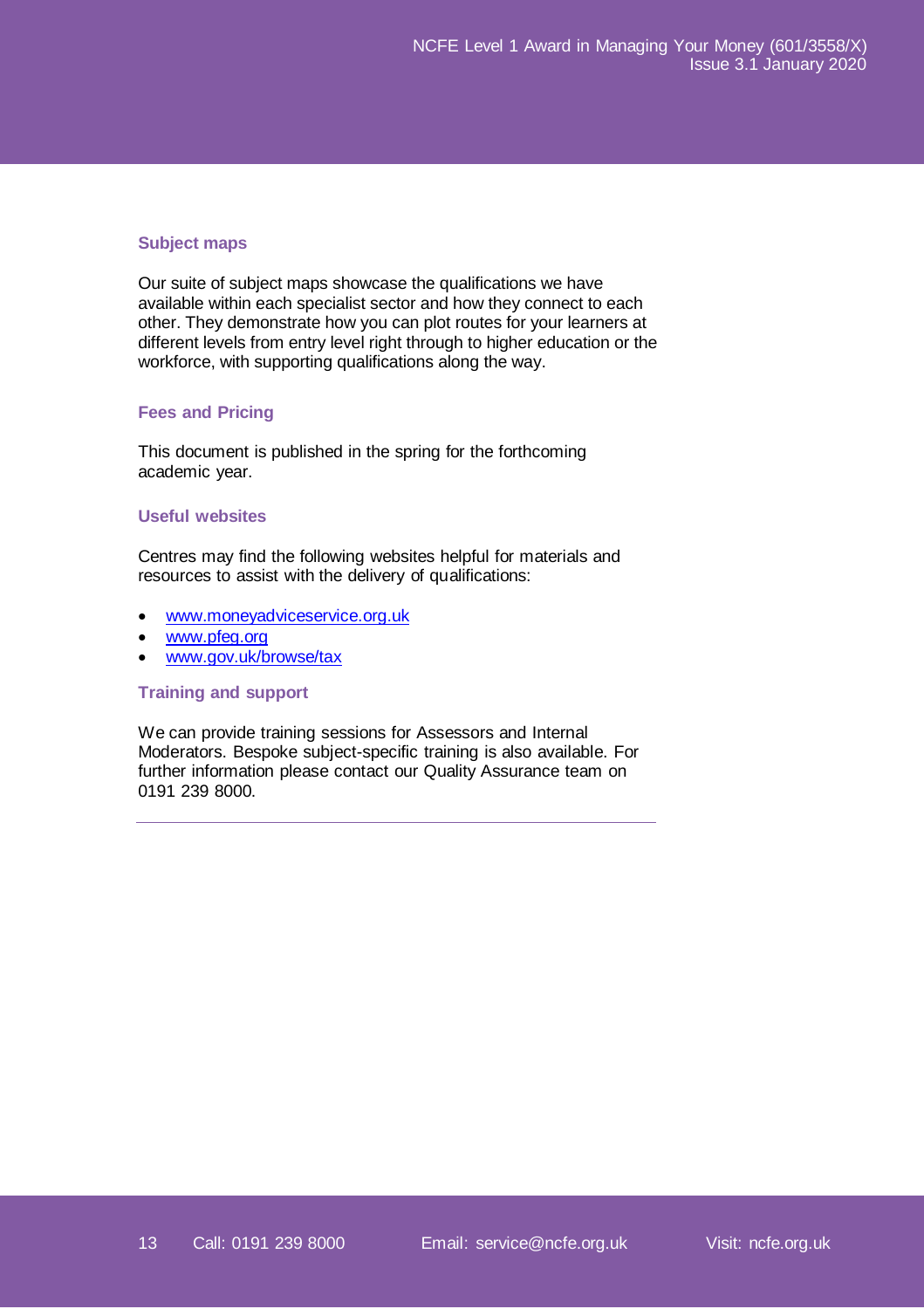# **Section 2**

# **Assessment and moderation**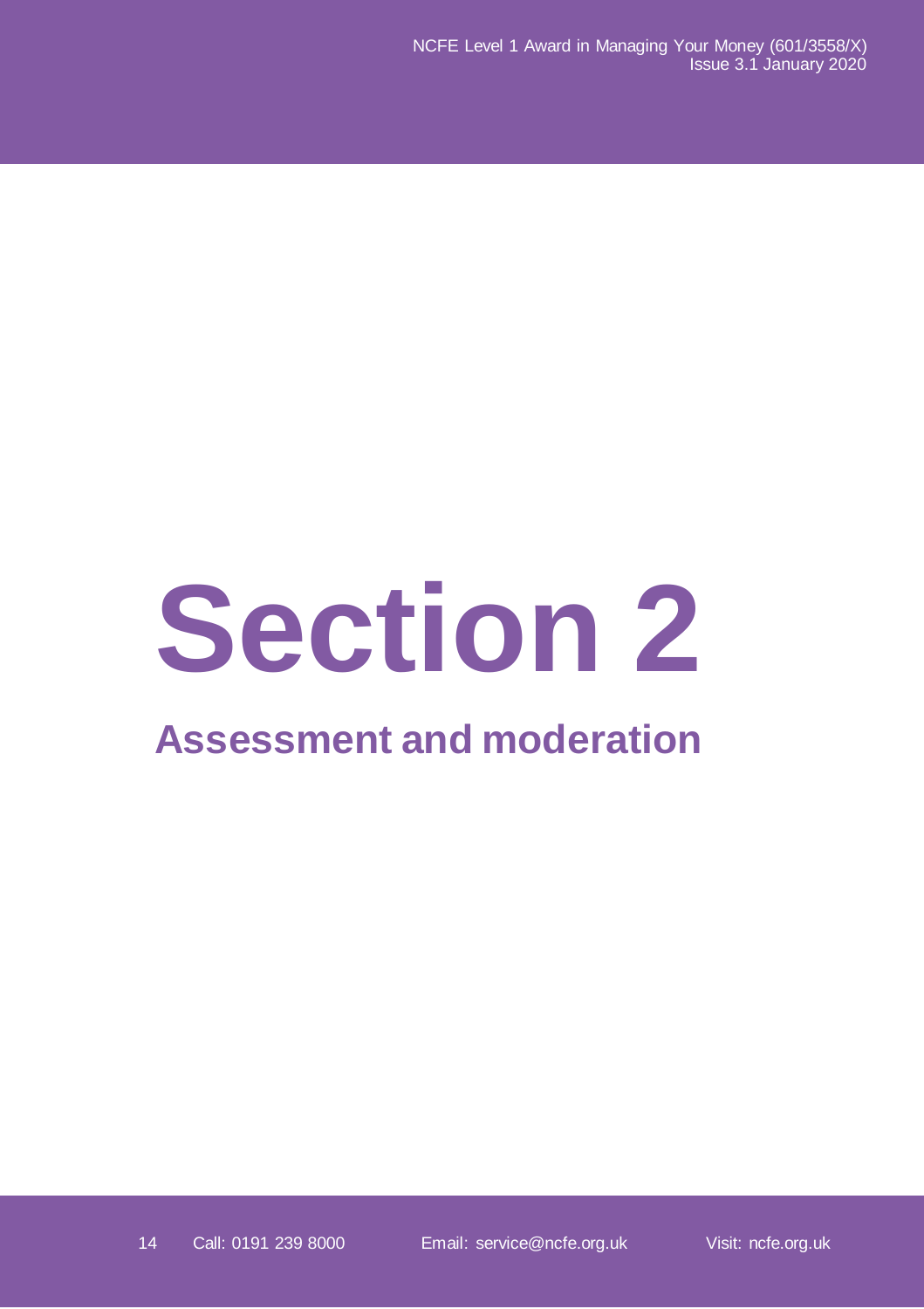# Section 2 **Assessment and moderation**

# **How the qualification is assessed**

Assessment is the process of measuring a learner's skill, knowledge and understanding against the standards set in a qualification.

The Level 1 Award in Managing Your Money is internally assessed.

## **Internal assessment**

Each learner must create a portfolio of evidence which demonstrates achievement of all the learning outcomes and assessment criteria associated with each unit. On completion of each unit learners must declare that the work produced is their own. The Assessor must countersign this. Examples of suitable evidence for the portfolio for each unit are provided in Section 3 (page 16).

The main pieces of evidence for the portfolio could include (in no particular order):

- Assessor observation completed observational checklists and related action plans
- witness testimony
- learner's proof of work
- worksheets
- assignments/projects/reports
- record of professional discussion
- record of oral and written questioning
- learner and peer reports
- Recognition of Prior Learning (RPL).

You will also find a variety of assessment and moderation proformas on our dedicated qualifications website [www.qualhub.co.uk](http://www.qualhub.co.uk/)

Evidence may be drawn from actual or simulated situations, where appropriate.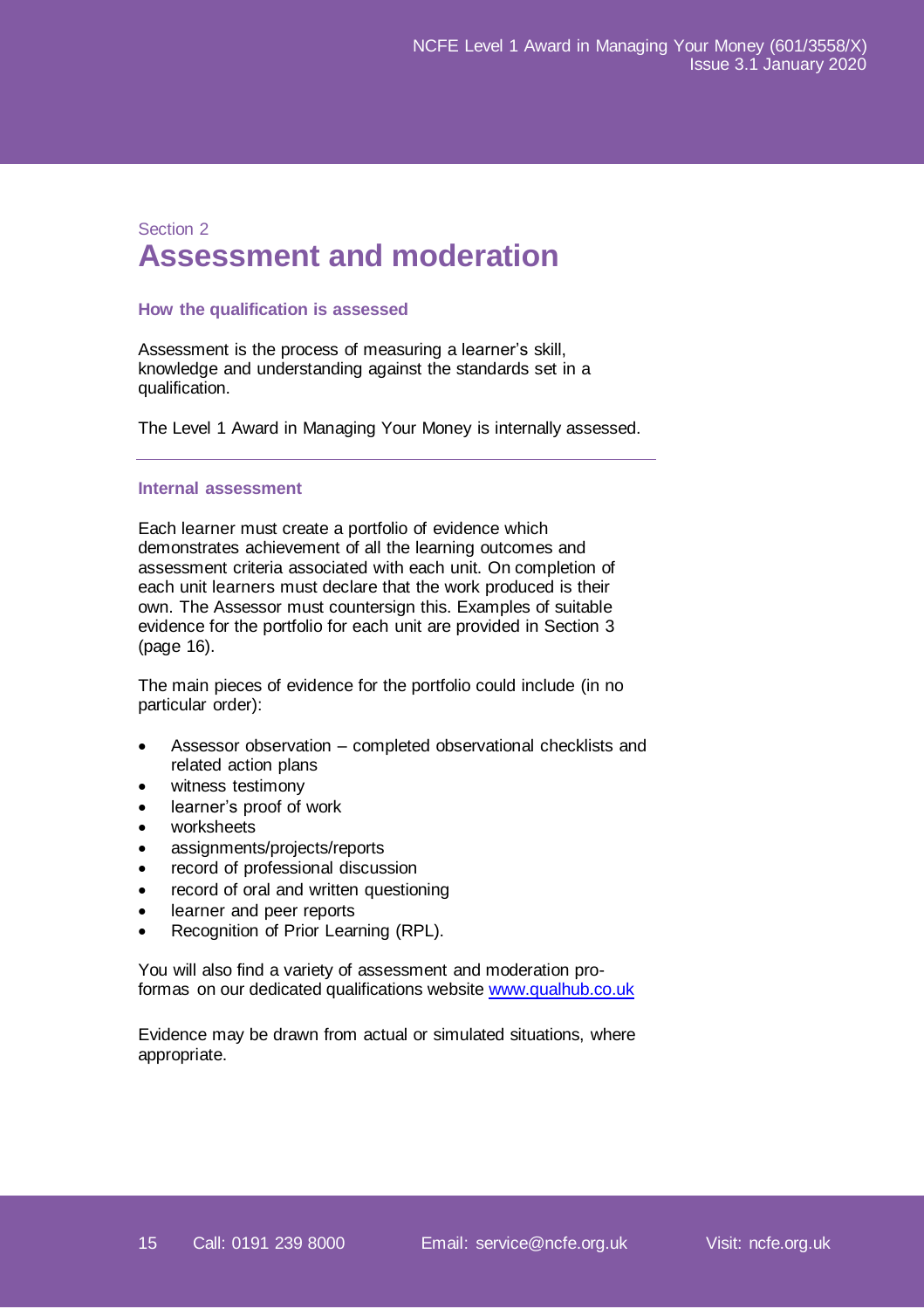Assessment guidance is provided for each unit. Assessors can use other methods of assessment as long as they are valid and reliable and maintain the integrity of the assessment and of the standards required of this qualification. Acceptable methods of assessment could be drawn from the list above.

Assessors must be satisfied that learners have achieved all learning outcomes and assessment criteria related to the unit being assessed, prior to deciding if learners have been successful. Assessors are also responsible for supporting learners through the assessment process.

For approval of methods of internal assessment other than portfolio building, please contact the Quality Assurance team on 0191 239 8000.

# **Moderation**

Moderation is the process by which we confirm that assessment decisions in centres are:

- made by competent and qualified Assessors
- the product of sound and fair assessment practice
- recorded accurately and appropriately.

We do this through:

- internal moderation which you carry out
- external moderation which we carry out through our External Moderators who, by supporting you, will make sure that assessments meet nationally agreed standards and that your quality assurance systems continue to meet our centre approval criteria.

The Internal Moderator provides the vital link between the Assessors and the External Moderator and acts as the centre's quality assurance agent.

If you'd like to know more about the responsibilities of Assessors and Internal and External Moderators please refer to our Centre Support Guide.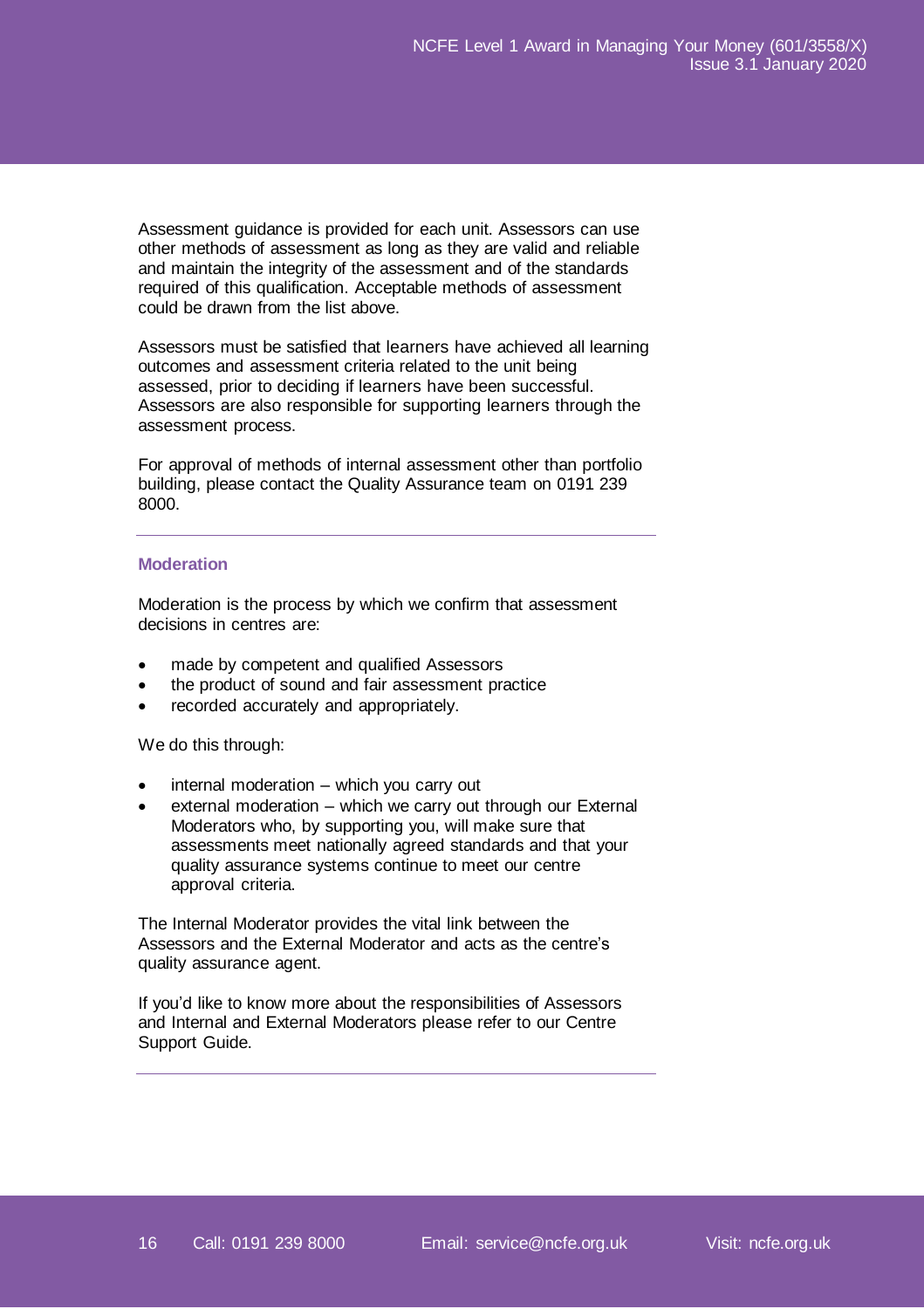# **Section 3**

# **Structure and content**

17 Call: 0191 239 8000 Email: [service@ncfe.org.uk](mailto:service@ncfe.org.uk) Visit: ncfe.org.uk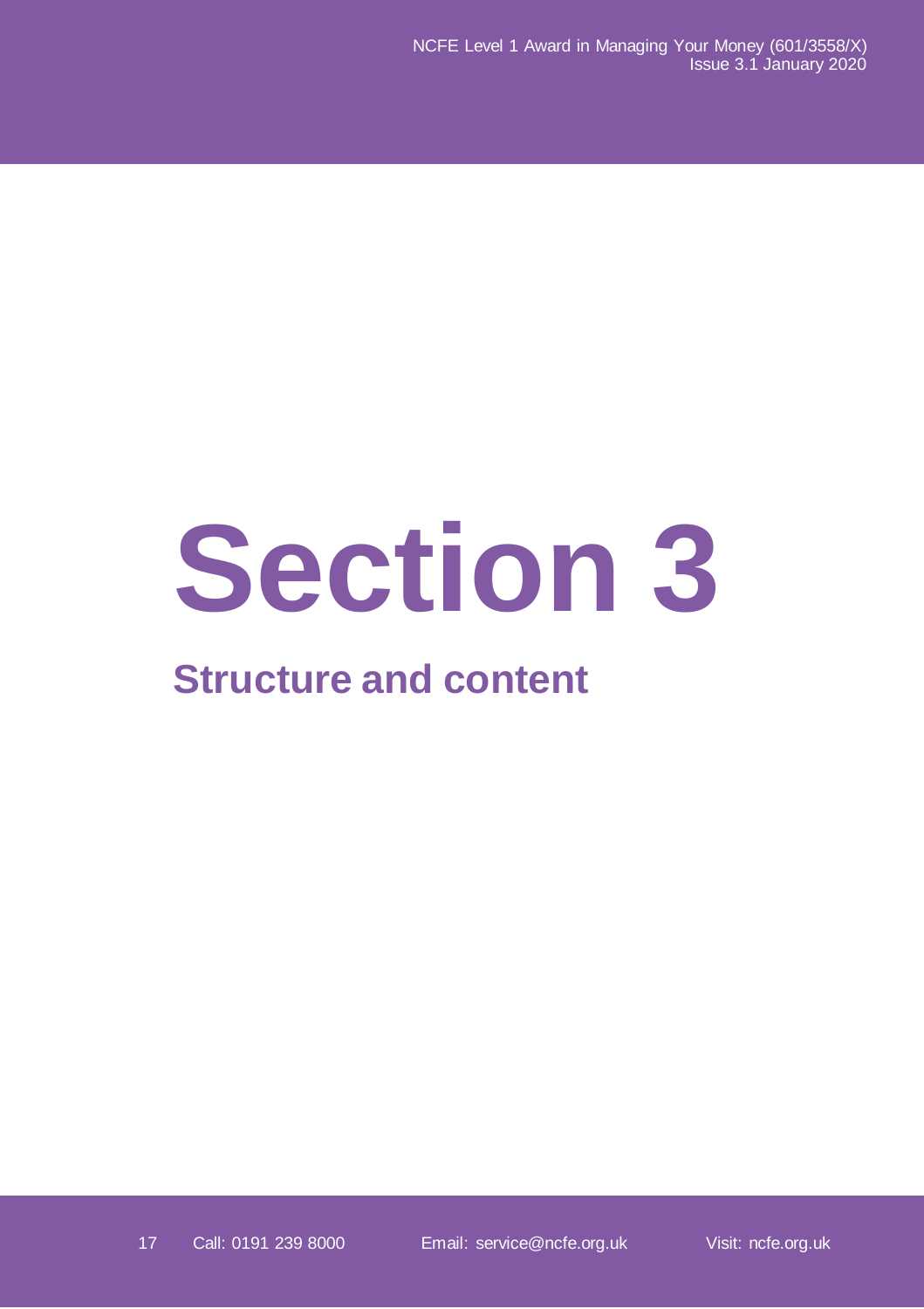# Section 3 **Structure and content**

This section provides details of the structure and content of this qualification.

The unit summary provides an overview of each unit including:

- unit title
- unit overview
- guided learning hours
- credit value
- level
- an indication of whether a unit is mandatory or optional.

Following the unit summary there's detailed information for each unit containing:

- unit title and number
- learning outcomes (the learner will) and assessment criteria (the learner can)
- guidance for developing assessment (an explanation of technical terms and the depth and breadth of coverage of the unit)
- assessment guidance (types of evidence for internal assessment)
- grading descriptors.

The regulated unit number is indicated in brackets for each unit (eg M/100/7116). However, to make cross-referencing assessment and moderation easier, we've used a sequential numbering system in this document for each unit.

For further information or guidance about this qualification please contact our Research and Product Development team on 0191 239 8000.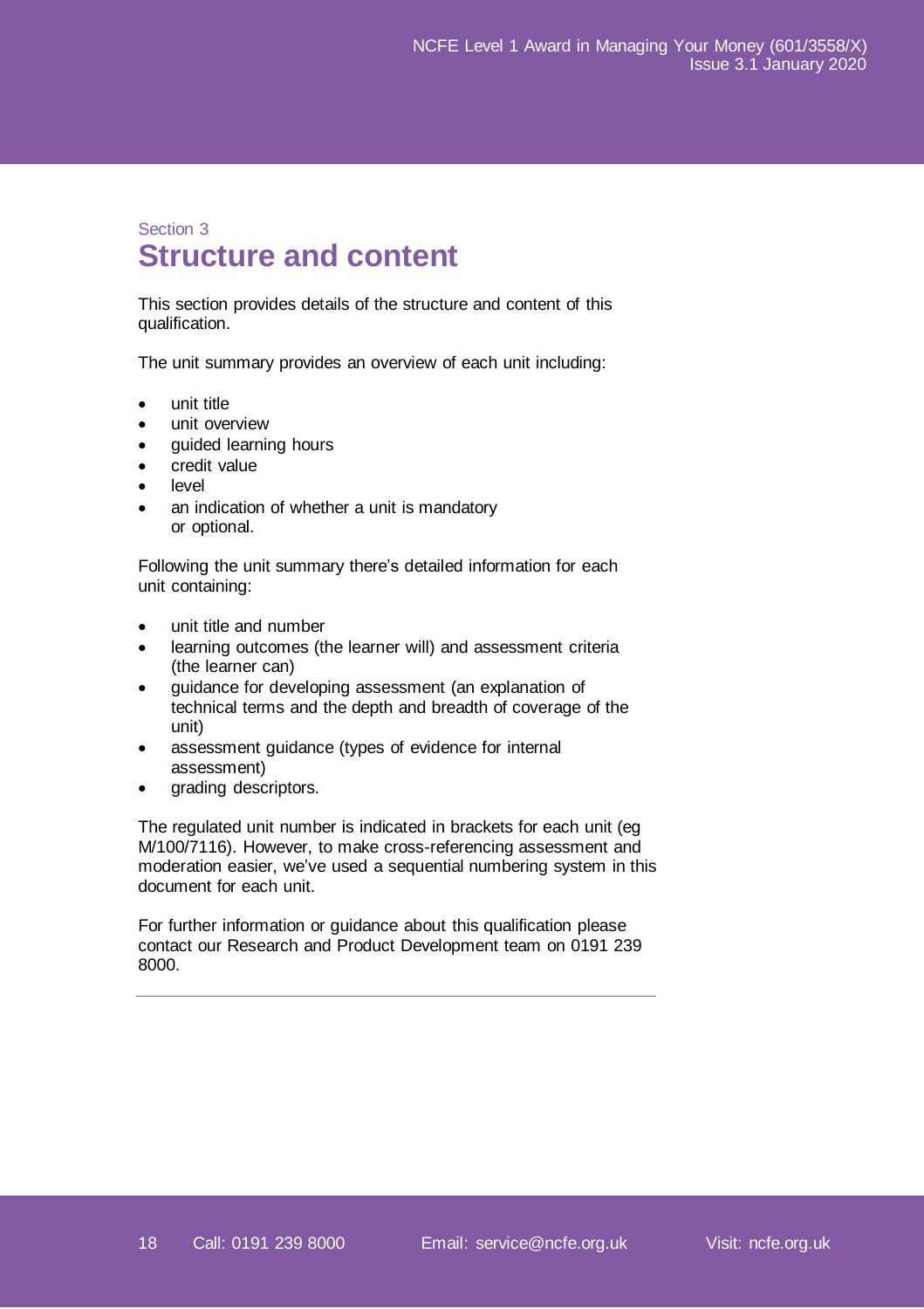# **Unit summaries**

# **Unit 01 Understand personal finance (D/506/2850)**

The aim of this unit is to equip learners with knowledge of financial products and services, such as personal pensions, insurance, and bank or building society accounts. Learners will know about borrowing and saving money and will be able to choose from financial products and services.

Guided learning hours: 23 Credit value: 3 Level: 1 This unit is **mandatory**

# **Unit 02 Making the most of personal finances (R/506/2859)**

This unit is designed to provide learners with the knowledge required to manage their personal finances. Learners will understand risks to personal finances, and be able to compare goods, products and services. They will also know about credit scores, being able to give examples of what will damage and improve a credit score.

Guided learning hours: 25 Credit value: 3 Level: 1 This unit is **mandatory**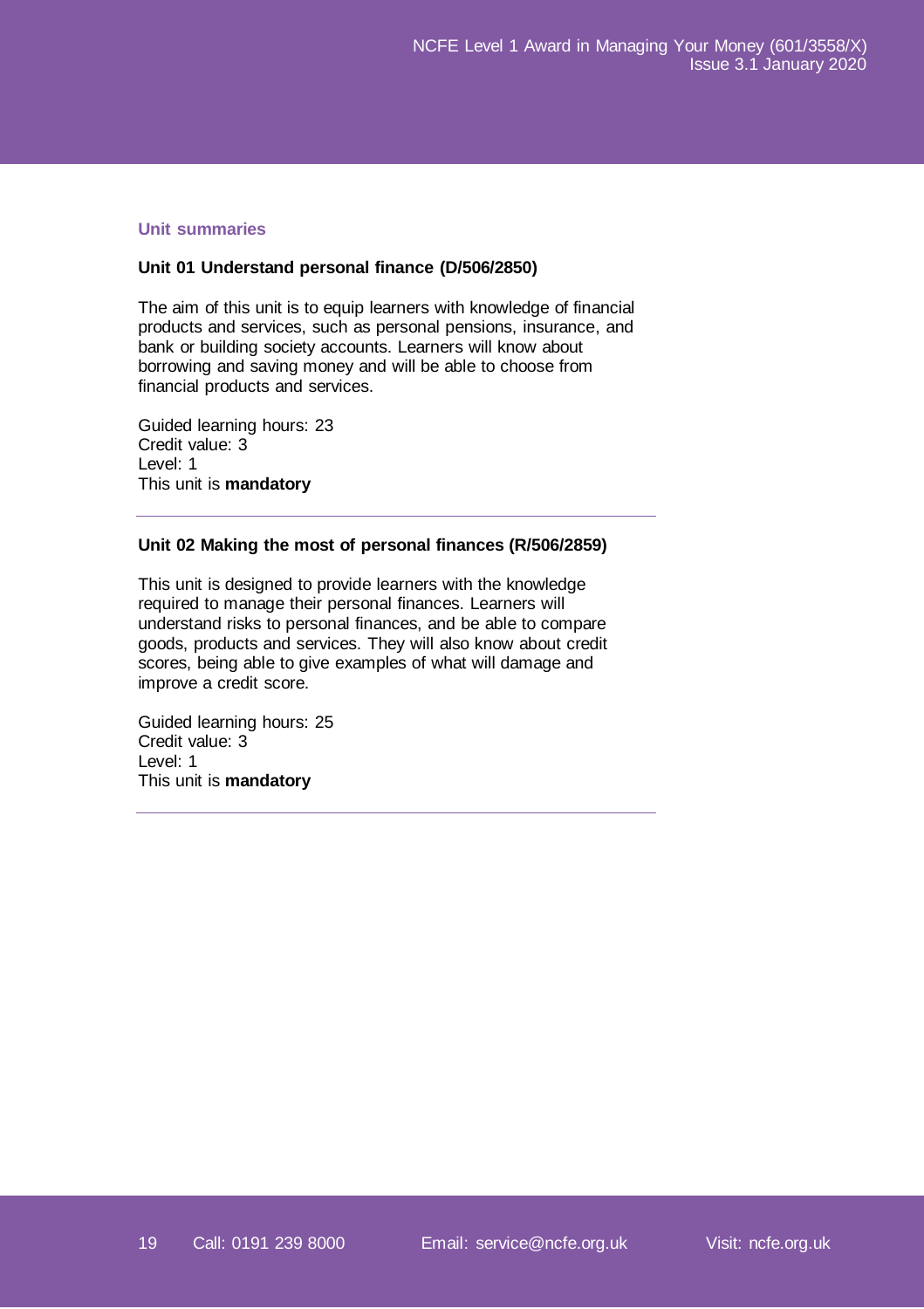# **Unit 01 Understand personal finance (D/506/2850)**

The learner will:

1 Know about financial products and services

The learner can:

- 1.1 Outline the purpose and benefits of having a bank or building society account
- 1.2 Outline the benefits of a personal pension
- 1.3 Outline the purpose of insurance
- 1.4 Identify things that must be insured
- 1.5 Identify things for which insurance is optional

The learner will:

2 Know about borrowing money

The learner can:

- 2.1 Identify reasons for borrowing money
- 2.2 Identify the risks of borrowing money
- 2.3 State different ways to borrow money<br>2.4 Give examples of essential borrowing
- Give examples of essential borrowing
- 2.5 Give examples of unessential borrowing

The learner will:

3 Know about saving money

The learner can:

- 3.1 Outline why it is important to save money<br>3.2 Identify different types of savings account
- Identify different types of savings account
- 3.3 Identify the benefits of a range of savings accounts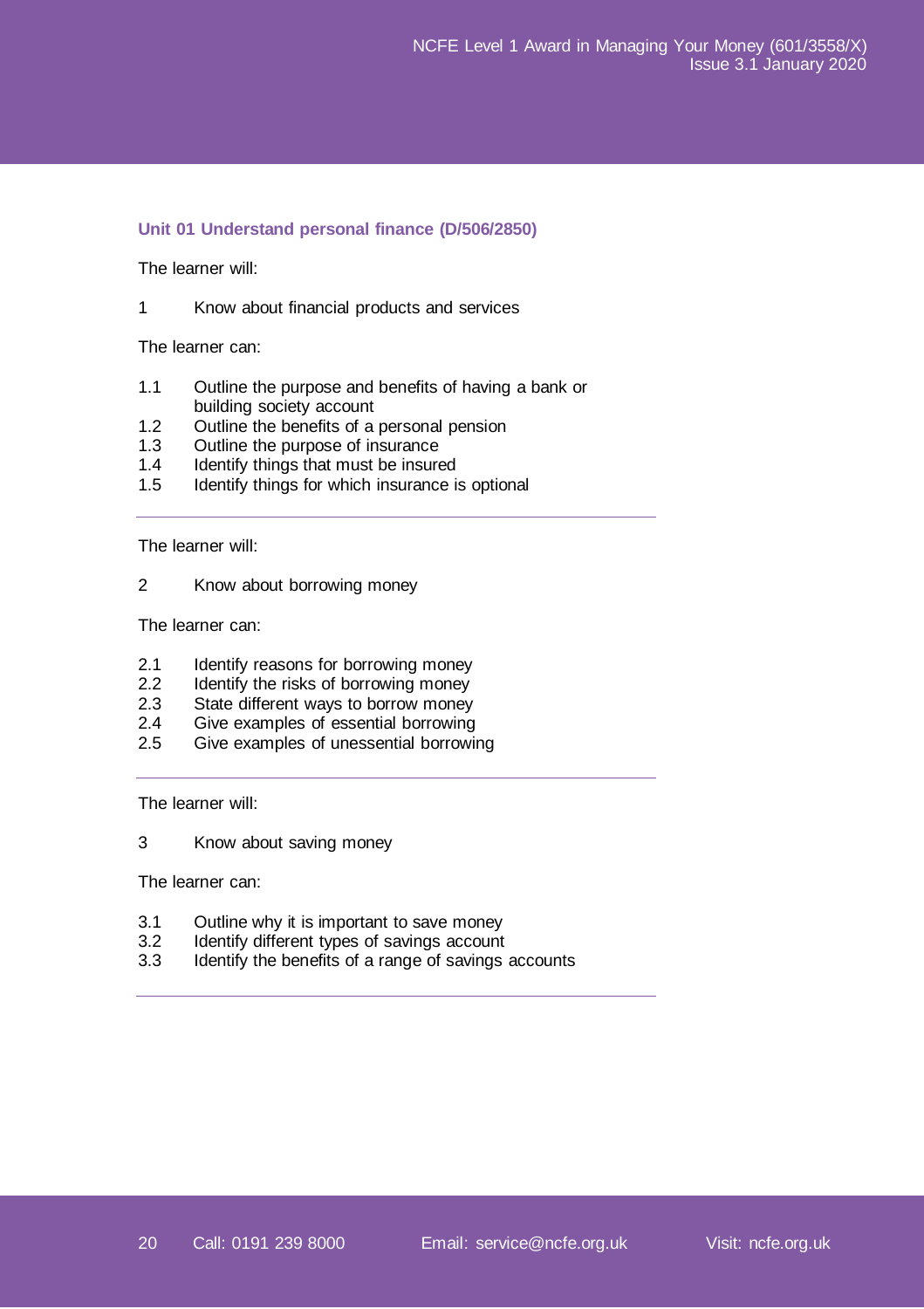# **Unit 01 Understand personal finance (D/506/2850) (cont'd)**

The learner will:

4 Be able to choose from financial products and services

The learner can:

- 4.1 Identify financial products or services that they may use<br>4.2 Compare different offers for a chosen product or service
- 4.2 Compare different offers for a chosen product or service<br>4.3 Select the financial product or service that best meets the
- Select the financial product or service that best meets their needs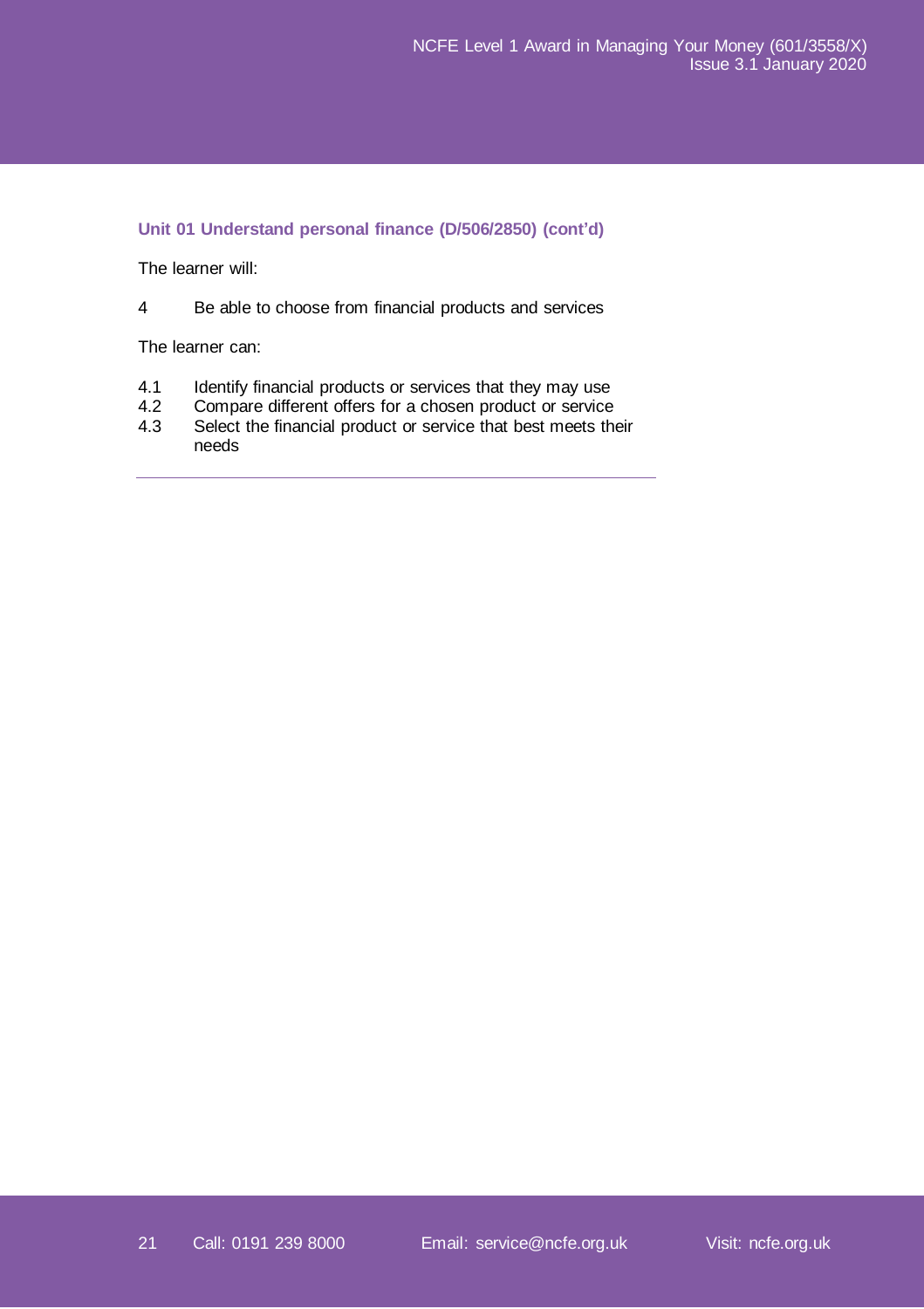# **Unit 01 Understand personal finance (D/506/2850) (cont'd)**

# **Assessment guidance**

**Types of evidence:** written statement, recorded discussion, notes from a group discussion.

# **Assessment criteria:** 1.1–4.3

# **Additional information:**

- 1.2 Learners could discuss the benefits of a personal pension with consideration given to 'company' or 'work-based' pensions.
- 1.4 Learners could identify the types of insurance that are a legal requirement.
- 1.5 Learners could identify the types of insurance that are not a legal requirement.
- 2.2 Learners will identify the risks of borrowing money. They could consider the financial, legal and emotional consequences.

**The types of evidence listed above are for guidance purposes only. Within learners' portfolios, other types of evidence are acceptable if all learning outcomes and assessment criteria are covered and if the evidence generated can be internally and externally moderated. For approval of methods of internal assessment other than portfolio building, please contact the Quality Assurance team at NCFE.**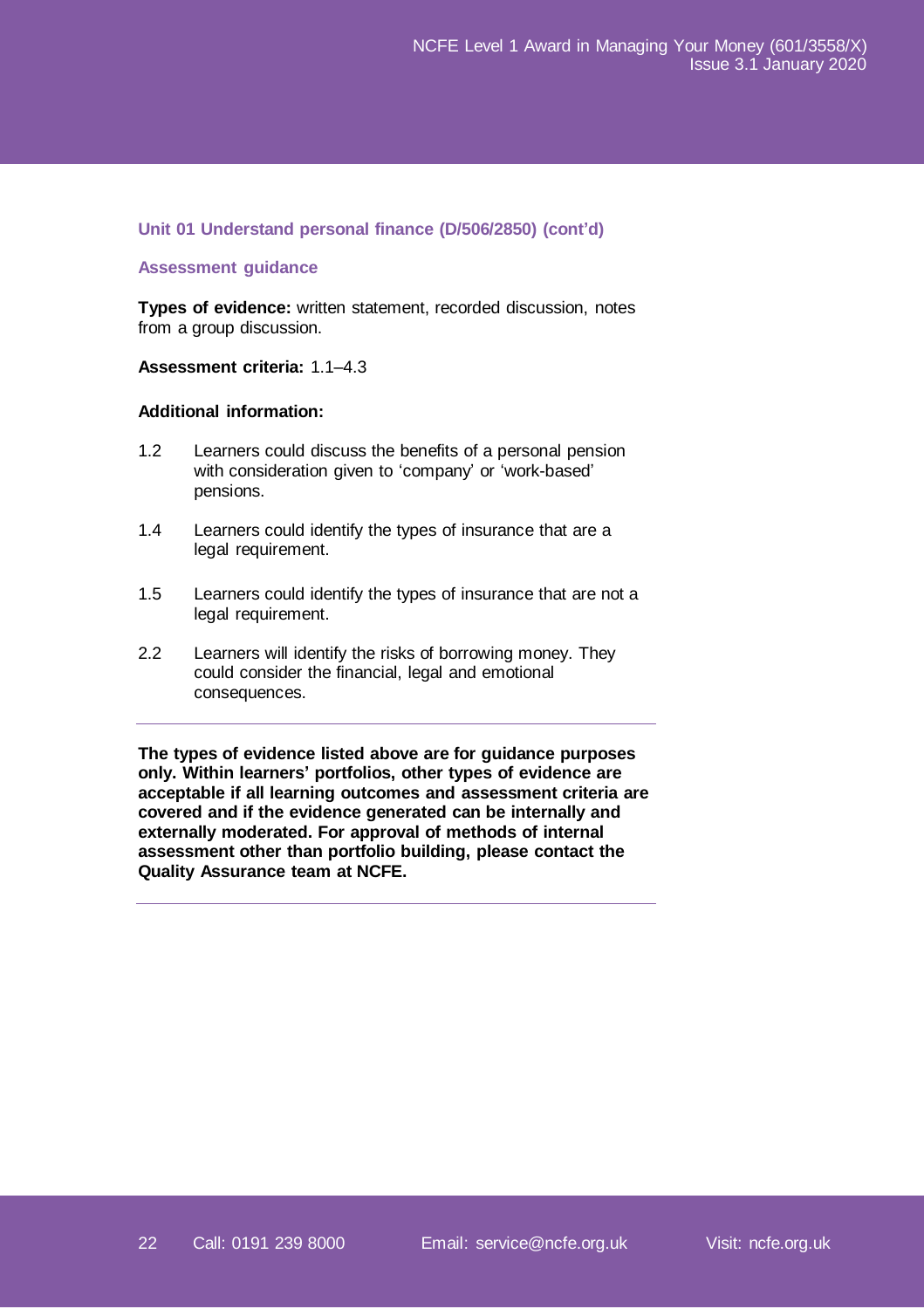# **Unit 02 Making the most of personal finances (R/506/2859)**

The learner will:

1 Know how to manage personal finances

The learner can:

- 1.1 Identify own income and expenditure
- 1.2 Identify realistic ways to reduce own expenditure
- 1.3 Create a monthly budget plan

The learner will:

2 Understand risks to personal finances

The learner can:

- 2.1 Outline different types of gambling
- 2.2 State the risks associated with gambling
- 2.3 State the extra risks associated with online gambling
- 2.4 State the risks associated with using payday loans companies
- 2.5 Outline why selling goods to pawn brokers may not be a good source of finance
- 2.6 State the risks associated with internet fraud and identity theft

The learner will:

3 Be able to compare goods, products and services

The learner can:

- 3.1 Identify ways to compare goods, products and services
- 3.2 Compare deals for specified goods, products or services
- 3.3 Identify a purchase and carry out research to find the best deal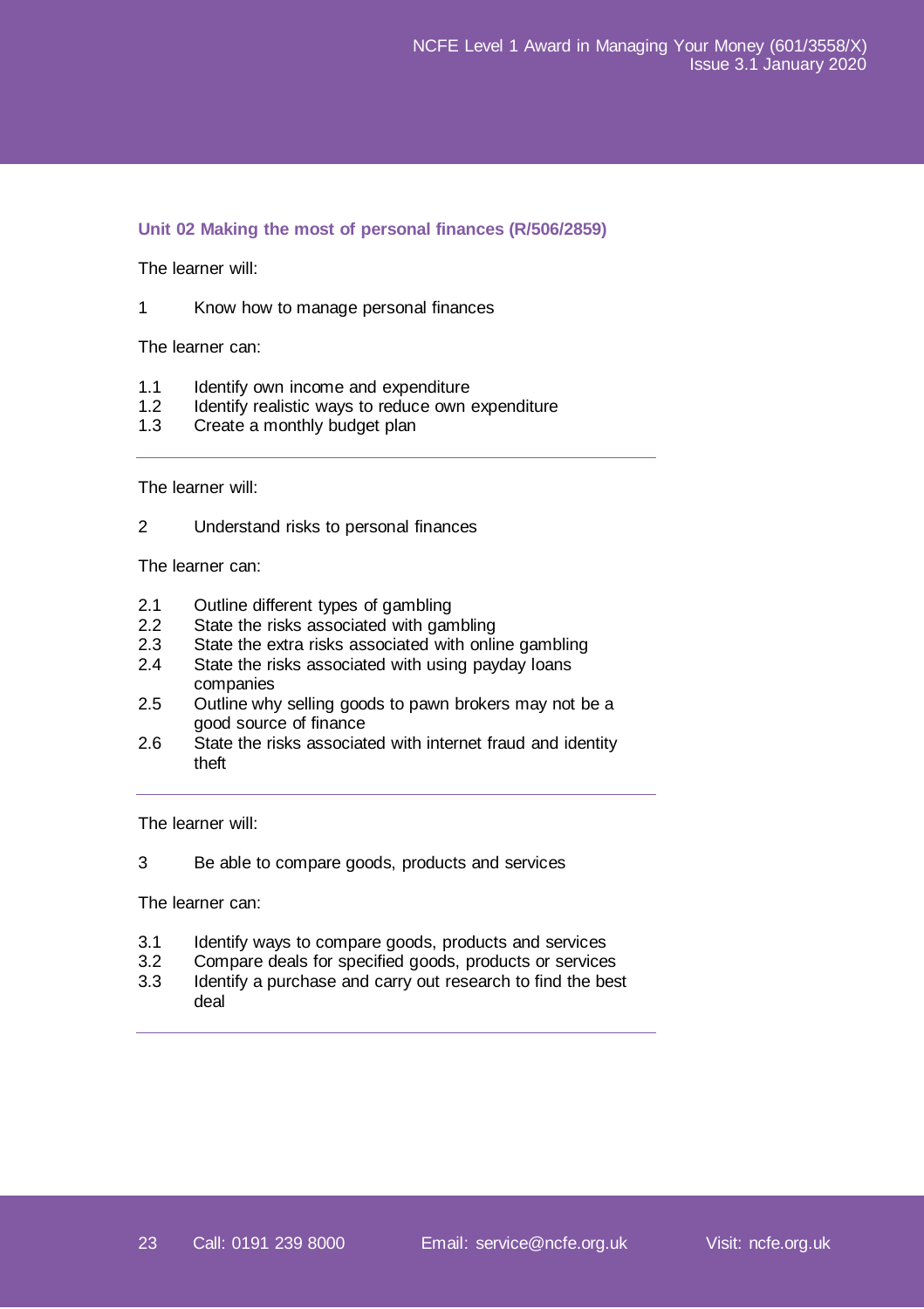# **Unit 02 Making the most of personal finances (R/506/2859) (cont'd)**

The learner will:

4 Know about credit scores

The learner can:

- 4.1 Define personal credit score<br>4.2 State how a personal credit s
- State how a personal credit score is used
- 4.3 Give examples of what will damage a personal credit score<br>4.4 Give examples of ways to improve a personal credit score
- Give examples of ways to improve a personal credit score
- 4.5 Outline how to monitor a personal credit score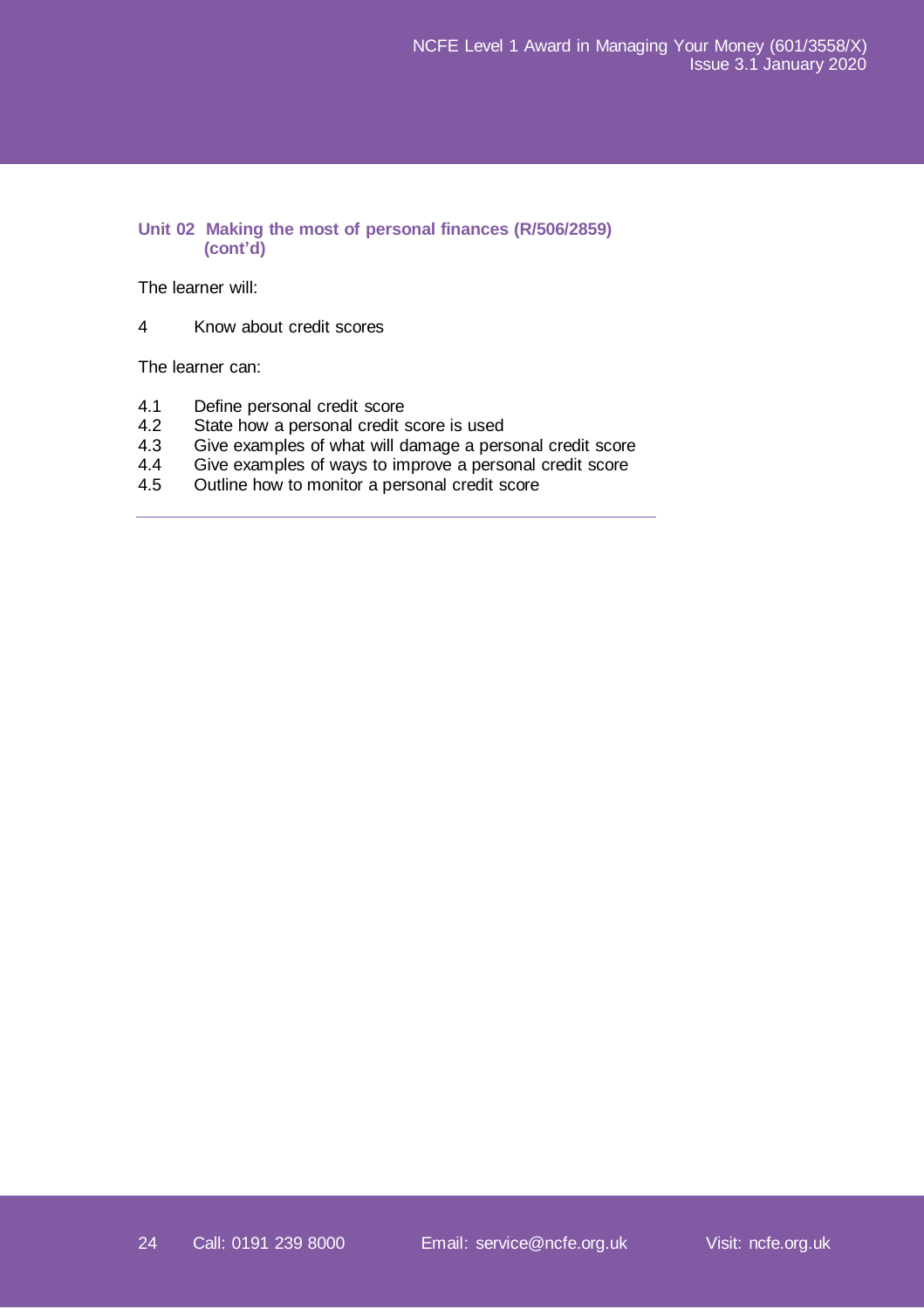# **Unit 02 Making the most of personal finances (R/506/2859) (cont'd)**

# **Assessment guidance**

**Types of evidence:** written statement, recorded discussion, notes from a group discussion.

# **Assessment criteria:** 1.1–4.5

# **Additional information:**

- 1.1 This could be a table showing example or real income and expenditure.
- 1.2 Learners could identify essential and non-essential expenditure.
- 3.3 Learners should demonstrate research to find a good deal.

**The types of evidence listed above are for guidance purposes only. Within learners' portfolios, other types of evidence are acceptable if all learning outcomes and assessment criteria are covered and if the evidence generated can be internally and externally moderated. For approval of methods of internal assessment other than portfolio building, please contact the Quality Assurance team at NCFE.**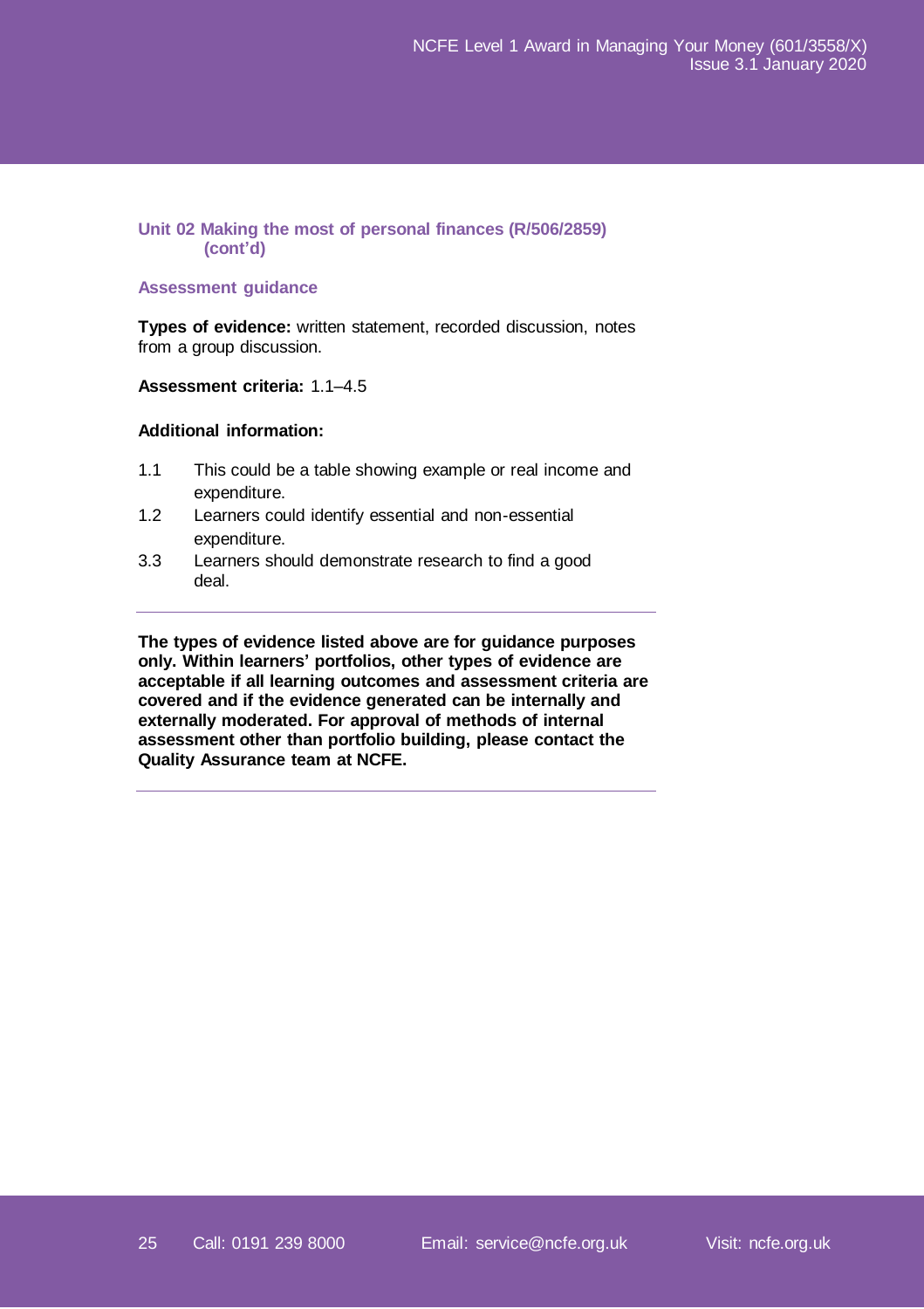# **Section 4**

# **Explanation of terms**

26 Call: 0191 239 8000 Email: [service@ncfe.org.uk](mailto:service@ncfe.org.uk) Visit: ncfe.org.uk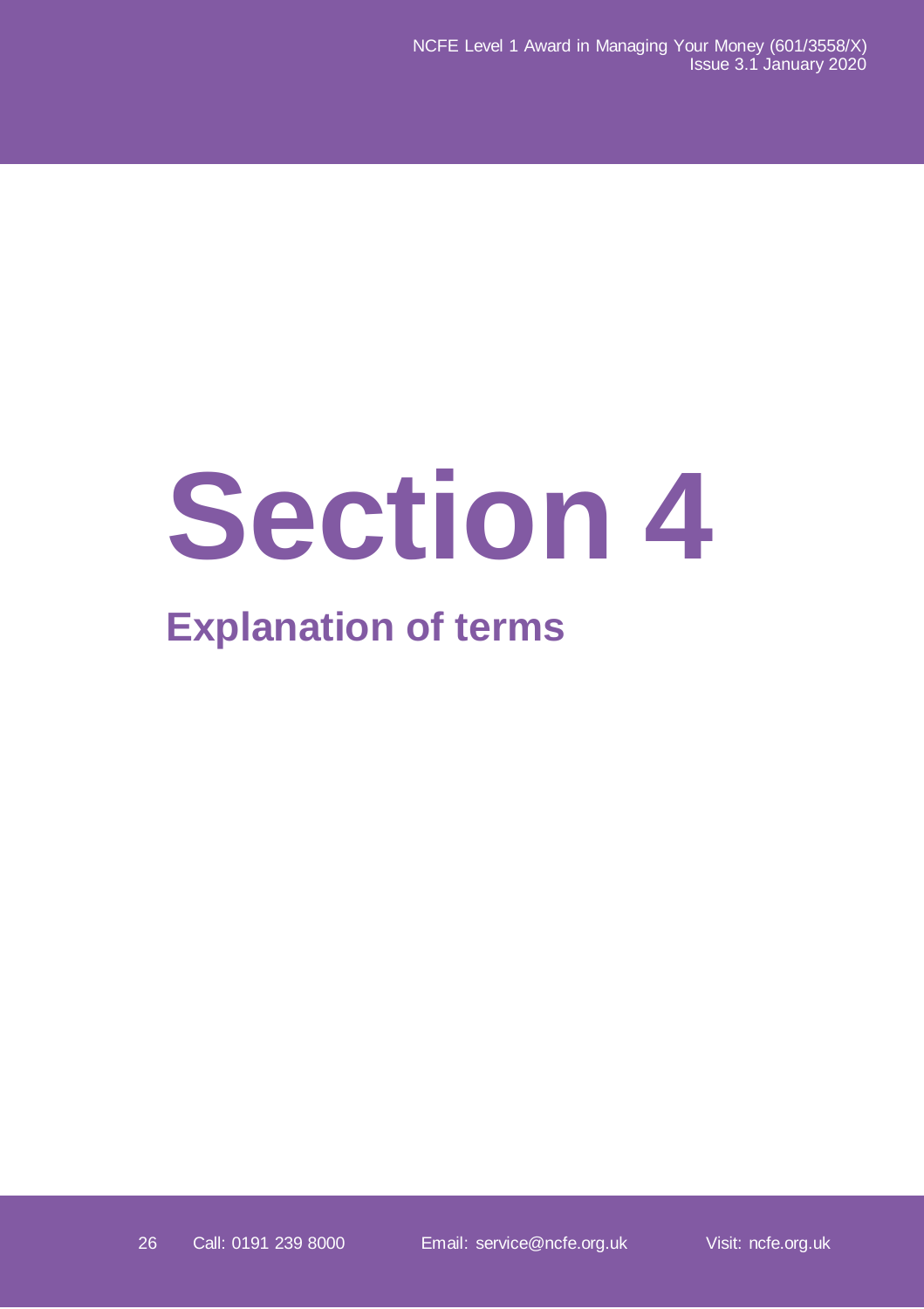# **Explanation of terms**

This table explains how the terms used at Entry Level in the unit content are applied to this qualification (not all verbs are used in this qualification).

This table explains how the terms used at Level 1 in the unit content are applied to this qualification (not all verbs are used in this qualification).

| <b>Define</b>                   | Give the meaning of a word or phrase.                                                                                                            |
|---------------------------------|--------------------------------------------------------------------------------------------------------------------------------------------------|
| <b>Demonstrate</b>              | Show an understanding of the subject.                                                                                                            |
| <b>Describe</b>                 | Provide details about the subject or item.                                                                                                       |
| <b>Explain</b>                  | Provide details about the subject with reasons showing how or why.                                                                               |
| <b>Give (examples</b><br>$of$ ) | Provide relevant examples to support the subject.                                                                                                |
| <b>Identify</b>                 | List or name the main points.                                                                                                                    |
| <b>Indicate</b>                 | Point out or show using words, illustrations or diagrams.                                                                                        |
| Locate                          | Find or identify.                                                                                                                                |
| <b>List</b>                     | Make a list of words, sentences or comments.                                                                                                     |
| <b>Outline</b>                  | Identify or describe the main points.                                                                                                            |
| Plan                            | Think about, organise and present information in a logical way. This could be<br>presented as written information, a diagram or an illustration. |
| <b>Show</b>                     | Give information that includes clear knowledge about the subject.                                                                                |
| <b>State</b>                    | Give the main points in brief, clear sentences.                                                                                                  |
| <b>Use</b>                      | Take an item, resource or piece of information and link to the question or task.                                                                 |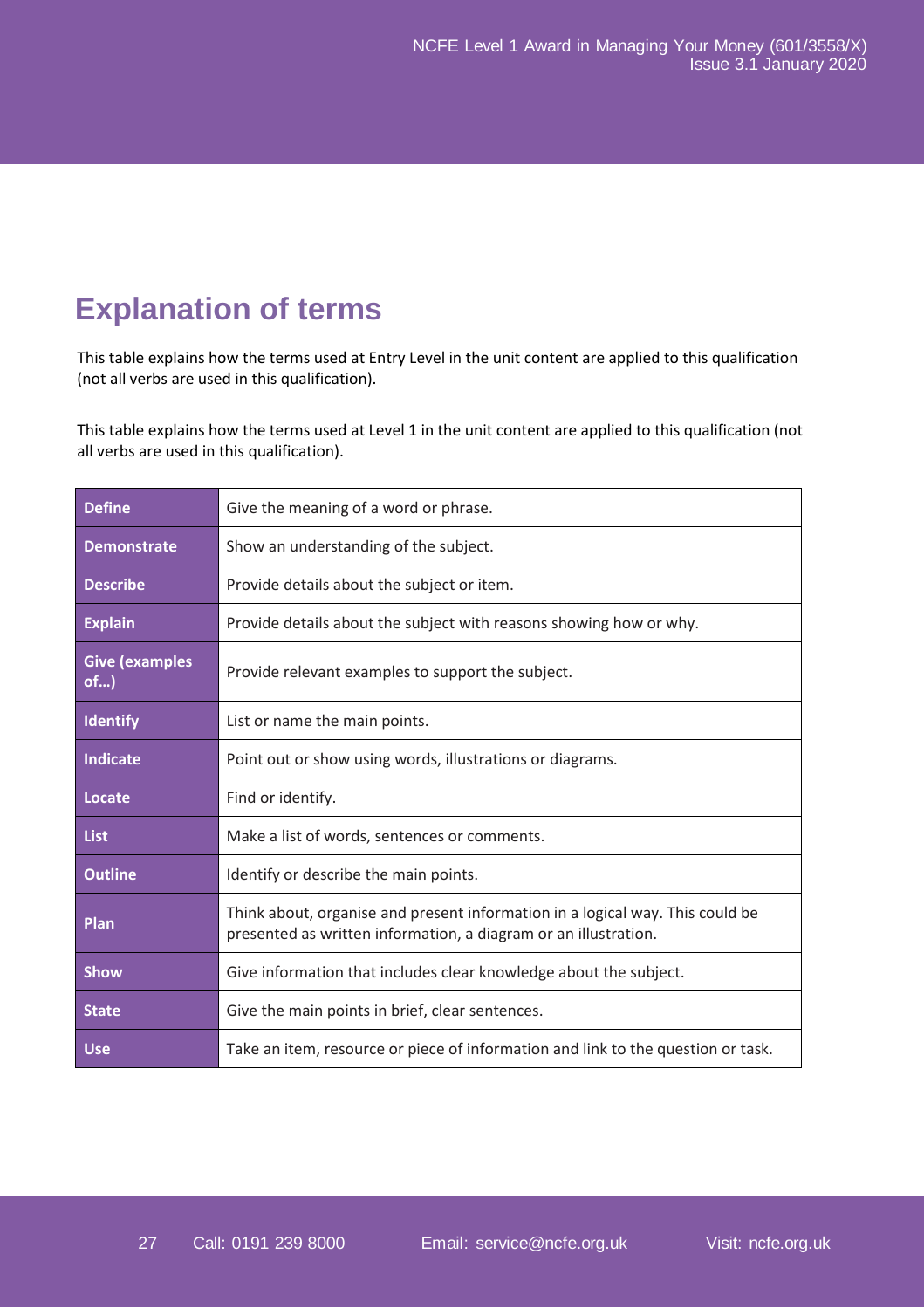# **Section 5**

# **General information**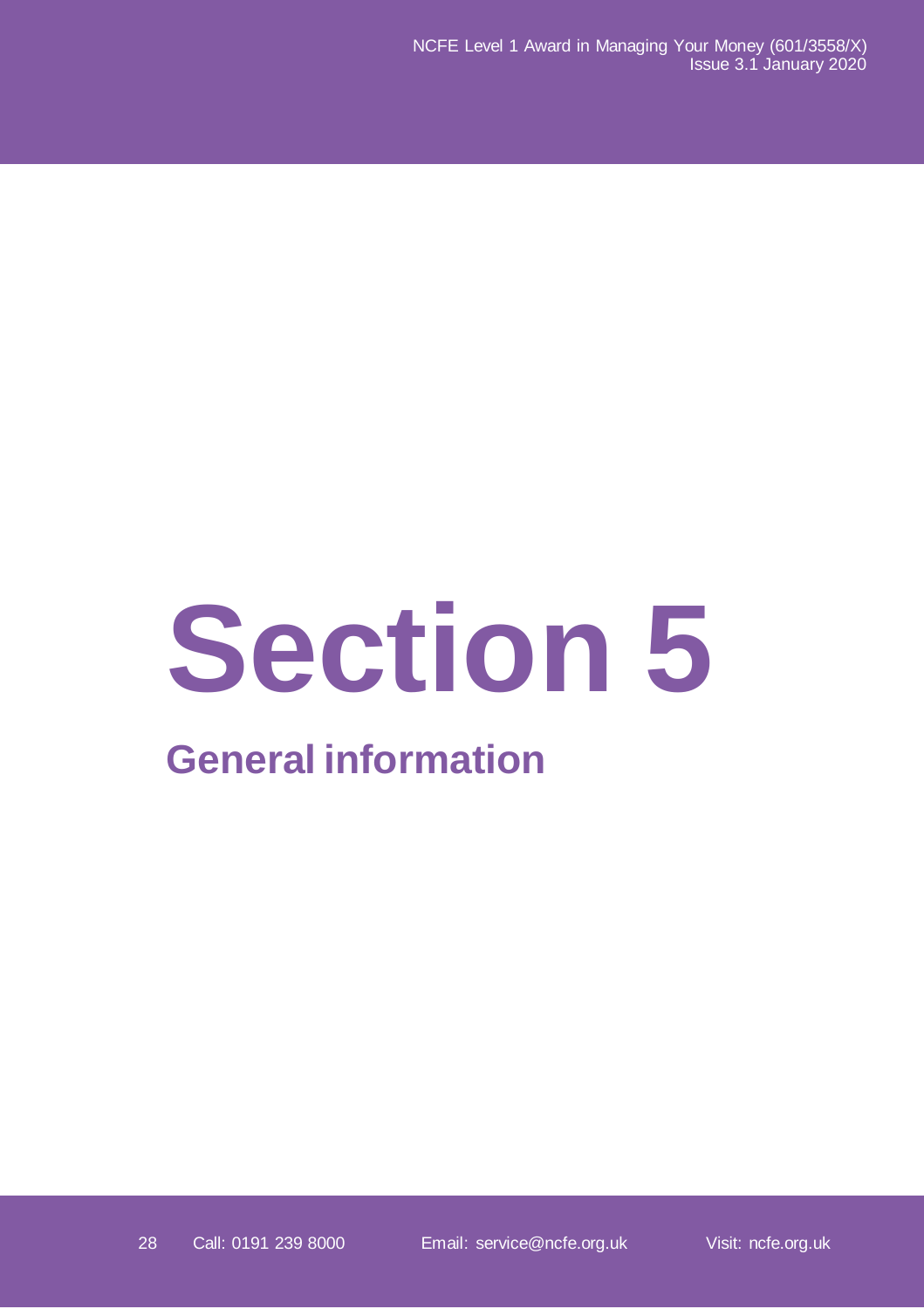# Section 4 **General information**

# **Equal opportunities**

NCFE fully supports the principle of equal opportunities and opposes all unlawful or unfair discrimination on the grounds of ability, age, colour, culture, disability, domestic circumstances, employment status, gender, marital status, nationality, political orientation, racial origin, religious beliefs, sexual orientation and social background. NCFE aims to ensure that equality of opportunity is promoted and that unlawful or unfair discrimination, whether direct or indirect, is eliminated both in its own employment practices and in access to its qualifications. A copy of NCFE's Equal Opportunities Policy is available on request.

# **Diversity, access and inclusion**

Our qualifications and associated assessments are designed to be accessible, inclusive and non-discriminatory. NCFE regularly evaluates and monitors the 6 diversity strands (gender, age, race, disability, religion, sexual orientation) throughout the development process as well as throughout the delivery, external moderation and external assessment processes of live qualifications. This ensures that positive attitudes and good relations are promoted, discriminatory language is not used and our assessment procedures are fully inclusive.

Learners who require reasonable adjustments or special consideration should discuss their requirements with their Tutor who should refer to our Reasonable Adjustments and Special Considerations policy for guidance.

For more information on the Reasonable Adjustments and Special Considerations policy please see our website: [www.qualhub.co.uk](https://www.qualhub.co.uk/)